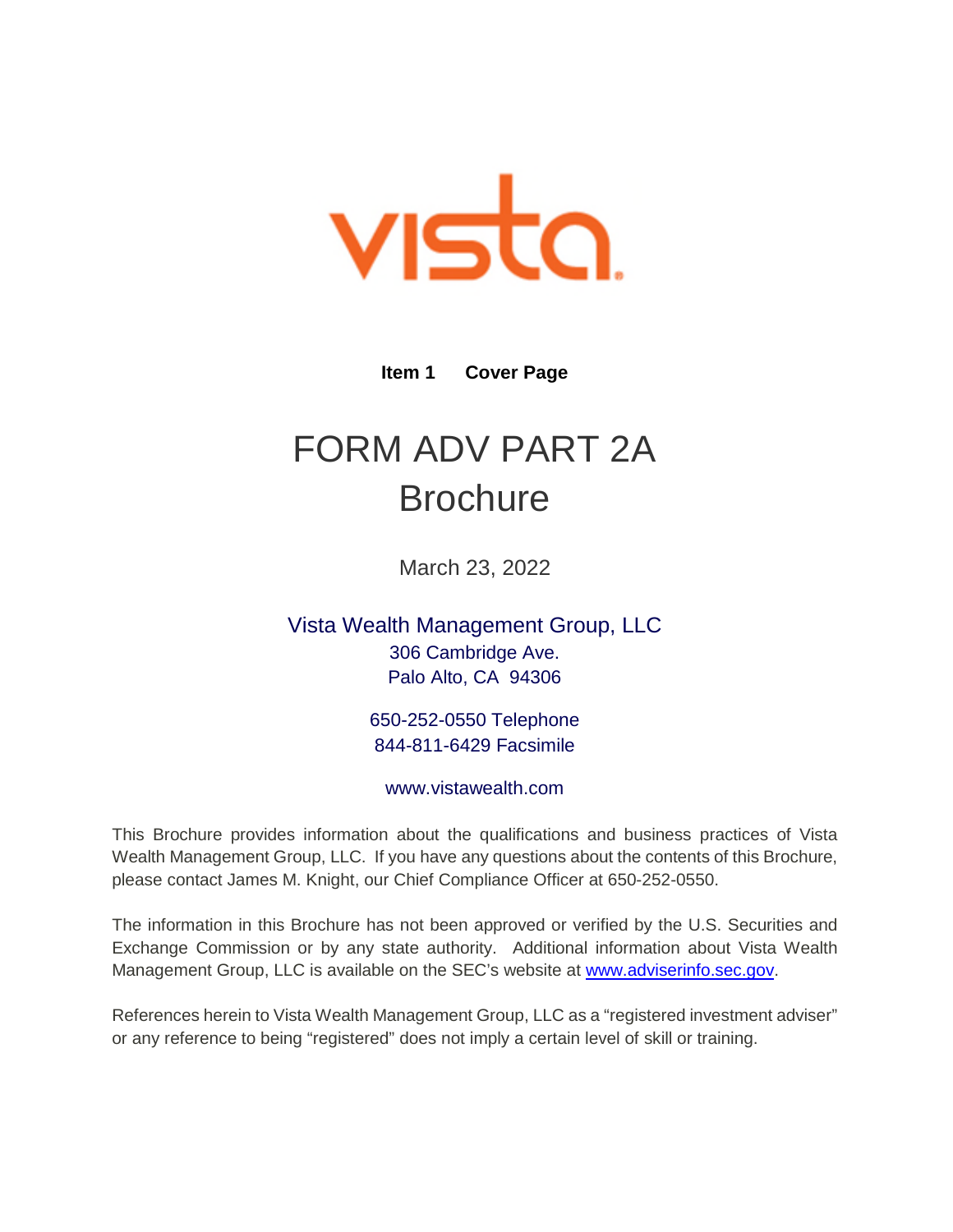# <span id="page-1-0"></span>**Item 2 MATERIAL CHANGES**

This Item of the Brochure discusses only material changes that are made to the Brochure since the last annual update and provides clients with a summary of such changes.

Since the last annual update filing, we had the following changes:

We offer clients the option of obtaining certain financial solutions from unaffiliated third-party financial institutions with the assistance of our affiliate, Focus Treasury & Credit Solutions, LLC ("FTCS"). FTCS does not receive any compensation from such third-party institutions for serving our clients. Further information on this conflict of interest is available in Items 4, 5, and 10 of this Brochure.

ANY QUESTIONS: Vista's Chief Compliance Officer, James M. Knight, remains available to address any questions regarding this Brochure, including the material changes.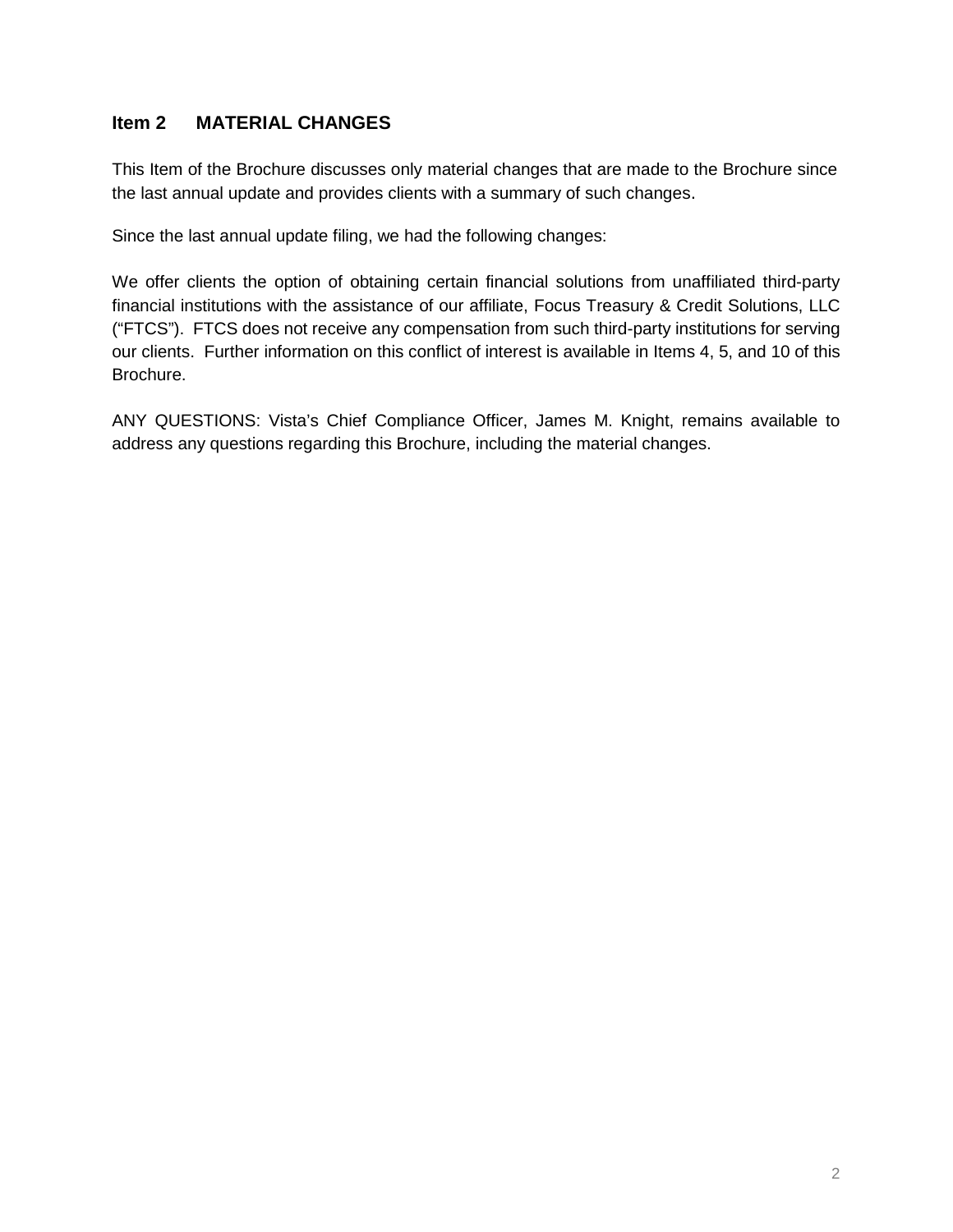# Item 3 TABLE OF CONTENTS

<span id="page-2-0"></span>

| ITEM 8 METHODS OF ANALYSIS, INVESTMENT STRATEGIES, AND RISK OF LOSS  11      |  |
|------------------------------------------------------------------------------|--|
|                                                                              |  |
|                                                                              |  |
| ITEM 11 CODE OF ETHICS, PARTICIPATION OR INTEREST IN CLIENT TRANSACTIONS AND |  |
|                                                                              |  |
|                                                                              |  |
|                                                                              |  |
|                                                                              |  |
|                                                                              |  |
|                                                                              |  |
|                                                                              |  |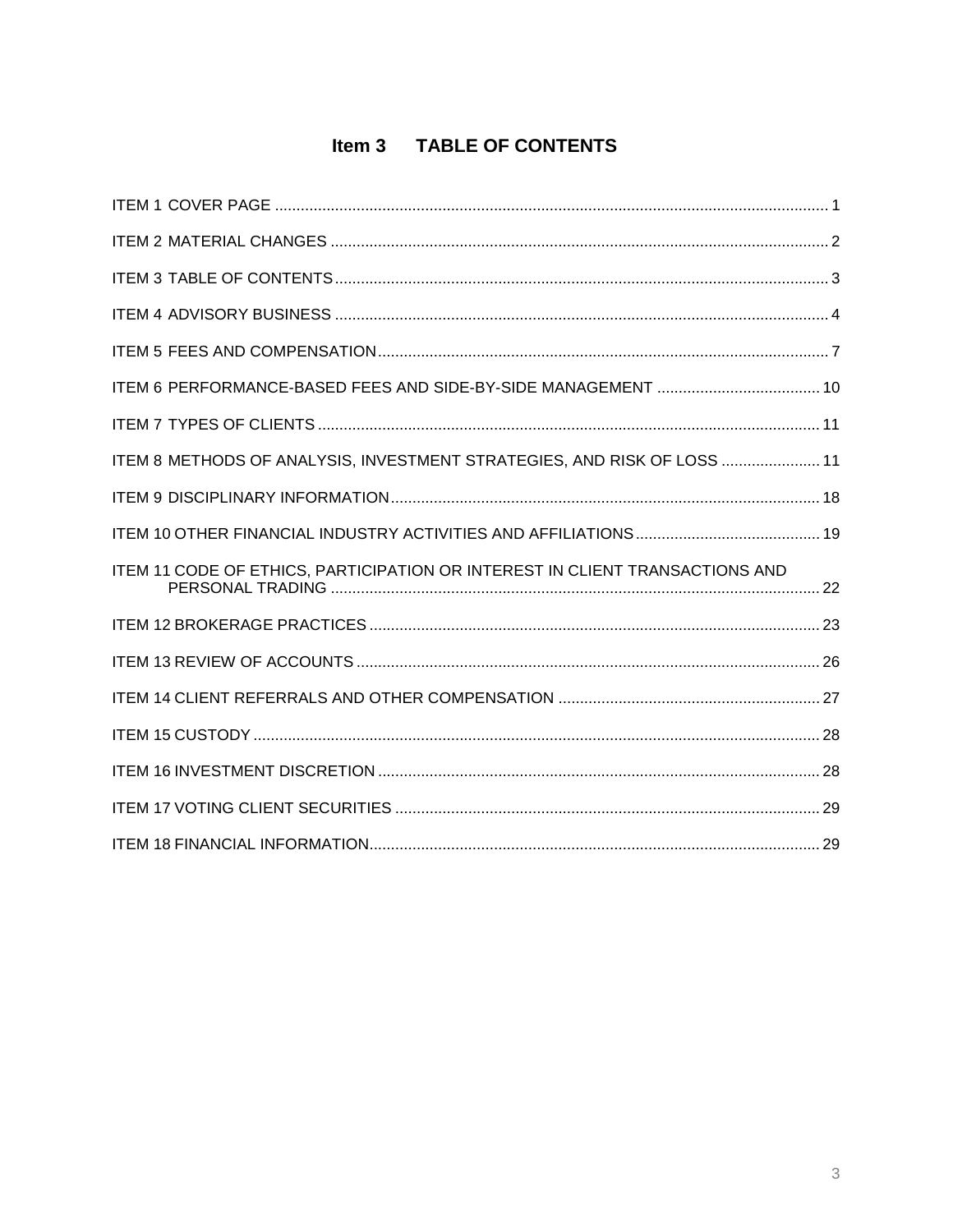#### <span id="page-3-0"></span>**Item 4 ADVISORY BUSINESS**

A. Vista is part of the Focus Financial Partners, LLC ("Focus LLC") partnership. Specifically, Vista is a wholly-owned subsidiary of Focus Operating, LLC ("Focus Operating"), which is a wholly-owned subsidiary of Focus LLC. Focus Financial Partners Inc. ("Focus Inc.") is the sole managing member of Focus LLC and is a public company traded on the NASDAQ Global Select Market. Focus Inc. owns approximately two-thirds of the economic interests in Focus LLC.

Focus Inc. has no single 25% or greater shareholder. Focus Inc. is the managing member of Focus LLC and has 100% of its governance rights. Accordingly, all governance is through the voting rights and Board at Focus Inc.

Focus LLC also owns other registered investment advisers, broker-dealers, pension consultants, insurance firms, business managers, and other firms (the "Focus Partners"), most of which provide wealth management, benefit consulting and investment consulting services to individuals, families, employers, and institutions. Some Focus Partners also manage or advise limited partnerships, private funds, or investment companies as disclosed on their respective Form ADVs.

We have a business arrangement with SCS Capital Management LLC ("SCS"), who is an indirect, wholly-owned subsidiary of Focus LLC and Focus Inc., under which certain clients of Vista have the option of investing in certain private investment vehicles managed by SCS. Vista is an affiliate of SCS firm by virtue of being under common control with it. Please see Items 5 and 10 of this Brochure for further details.

We offer clients the option of obtaining certain financial solutions from unaffiliated third-party financial institutions with the assistance of our affiliate, Focus Treasury & Credit Solutions, LLC ("FTCS"), a wholly owned subsidiary of our parent company, Focus Financial Partners, LLC. Please see Items 5 and 10 for a fuller discussion of these services and other important information.

Vista is managed by James Knight, Michael Spector, Eric Swensen, Aaron White, Earl Hines, Jr., and Gregory Warner. ("Vista Principals"), pursuant to a management agreement between Cambridge Partners, LLC and Vista. The Vista Principals serve as leaders and officers of Vista and, in that capacity, are responsible for the management, supervision and oversight of Vista. Earl Hines and Gregory Warner are responsible for the supervision of the Portland, Oregon Hines Warner office.

B. Vista offers clients discretionary investment management, financial planning, and other consulting services as discussed in more detail below.

#### **INVESTMENT MANAGEMENT SERVICES**

Vista offers investment management services on a *fee-only* basis. Vista's annual investment management services also include, to the extent requested by the client, financial planning and consulting services. In the event that the client requires extraordinary planning and/or consultation services (to be determined in the sole discretion of Vista), Vista may determine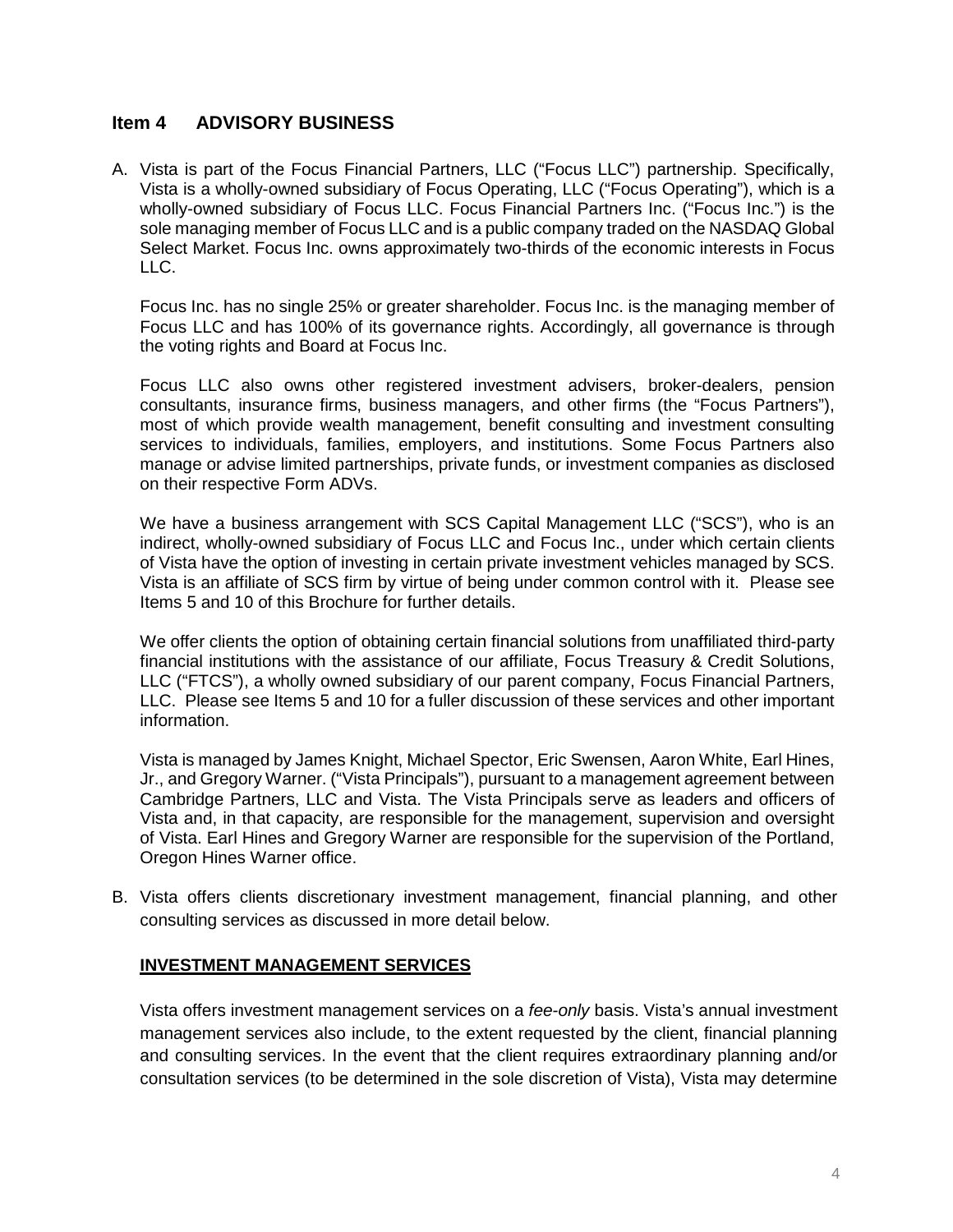to charge for these additional services pursuant to a stand-alone Financial Planning and Consulting Agreement.

Before engaging Vista to provide planning or consulting services, clients are required to enter into an Investment Advisory Agreement with Vista setting forth the terms and conditions of the engagement (including termination), describing the scope of the services to be provided, and the portion of the fee that is due from the client.

To commence the investment management process, Vista's representatives consult with clients to discuss their financial condition, investment experience, time horizon, risk tolerance level, income requirements, and other relevant factors. Vista's representatives then help clients develop investment objectives, individualized investment guidelines, and an asset allocation strategy. Vista supervises account transactions on a continuous basis, and each client's portfolio holdings and asset allocations are monitored on at least a quarterly basis.

## **CONSULTING SERVICES (STAND-ALONE)**

Vista may provide consulting services on investment and non-investment related matters on a stand-alone separate fee basis. Clients are required to enter into a separate agreement with Vista setting forth the terms and conditions of the engagement. In certain circumstances, Vista personnel may be engaged to assist in the preparation and filing of client tax returns for a set fee in addition to any other service, when agreed upon in writing. If requested by the client, Vista may recommend the services of other professionals for implementation purposes. The client is under no obligation to engage the services of any recommended professional. The client retains absolute discretion over all implementation decisions and is free to accept or reject any recommendation from Vista.

Vista does not serve as a law firm, accounting firm, or insurance agency, and no portion of its services should be viewed as legal, accounting, or insurance implementation services. Accordingly, Vista does not prepare estate planning documents or sell insurance products. However, to the extent requested by a client, Vista may recommend the services of other professionals for implementation purposes (i.e. attorneys, accountants, insurance agents, etc.). The client is under no obligation to engage the services of any recommended professional. The client retains absolute discretion over all implementation decisions and is free to accept or reject any recommendation from Vista. If the client engages any recommended professional, and a dispute arises from that engagement, the client agrees to seek damages exclusively from the engaged professional.

## **OTHER**

Vista is a fiduciary under the Employee Retirement Income Securities Act of 1974, as amended ("ERISA") with respect to investment management services and investment advice provided to ERISA plan clients, including ERISA plan participants. Vista is also a fiduciary under section 4975 of the Internal Revenue Code (the "IRC") with respect to investment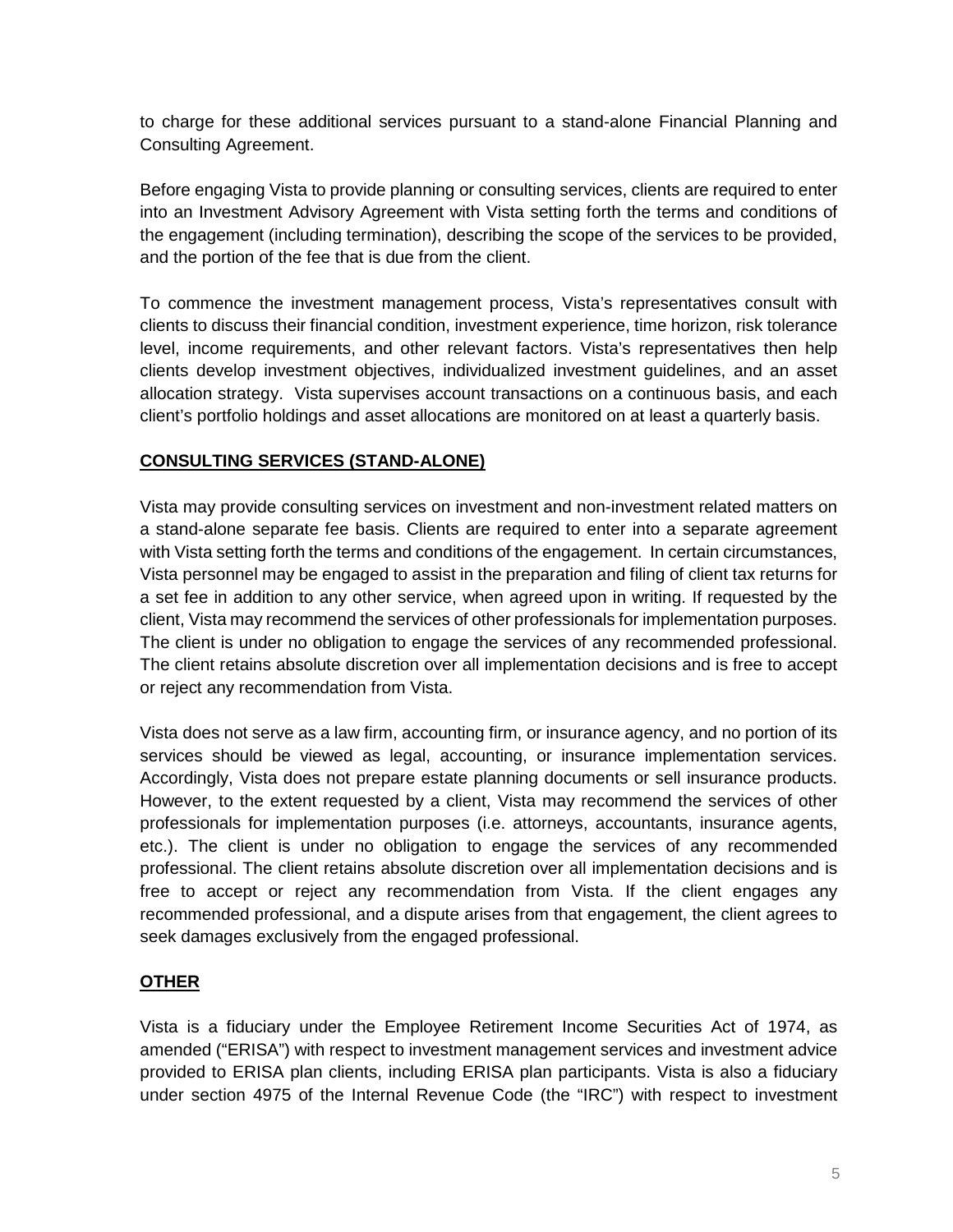management services and investment advice provided to individual retirement accounts ("IRAs"), ERISA plans, and ERISA plan participants. As such, Vista is subject to specific duties and obligations under ERISA and the IRC that include, among other things, prohibited transaction rules which are intended to prohibit fiduciaries from acting on conflicts of interest. When a fiduciary gives advice in which it has a conflict of interest, the fiduciary must either avoid or eliminate the conflict or rely upon a prohibited transaction exemption (a "PTE.")

As a fiduciary, we have duties of care and of loyalty to you and are subject to obligations imposed on us by the federal and state securities laws. As a result, you have certain rights that you cannot waive or limit by contract. Nothing in our agreement with you should be interpreted as a limitation of our obligations under the federal and state securities laws or as a waiver of any unwaivable rights you possess.

Vista may provide investment advice about unaffiliated private investment funds, and may also recommend, on a non-discretionary basis, that certain qualified clients consider an investment in unaffiliated private investment funds. Vista's role relative to the private investment funds will be limited to its initial and ongoing due diligence and investment monitoring services. If a client determines to become a private fund investor, the amount of assets invested in the fund(s) will be included for purposes of Vista calculating its annual investment advisory fee. Vista's clients are under absolutely no obligation to consider or make an investment in a private investment fund(s).

While Vista may recommend allocating investment assets to private investment funds that are not available directly to the public, Vista may also recommend that clients allocate investment assets to publically available mutual funds and exchange traded funds ("ETFs") that the client could obtain without engaging Vista as an investment adviser. If a client or prospective client determines to allocate investment assets to publically available mutual funds or ETFs without engaging Vista as an investment adviser, the client or prospective client would not receive the benefit of Vista's initial and ongoing investment advisory services. Certain mutual funds, such as those issued by Dimensional Fund Advisors ("DFA"), are only available through professional intermediaries like registered investment advisers. Vista may allocate client investment assets to DFA mutual funds. Upon the termination of Vista's services, clients may be restricted in transferring or purchasing additional shares of DFA mutual funds or similarly restricted mutual funds.

Vista may allocate (and/or recommend that the client allocate) a portion of a client's investment assets among unaffiliated independent investment managers ("Independent Manager(s)") in accordance with the client's designated investment objective(s). The client may be required to enter into a separate agreement with the Independent Manager(s), which will set forth the terms of the client's engagement with the Independent Manager(s). In these situations, the Independent Manager(s) will have day-to- day responsibility for the active discretionary management of the allocated assets. Vista will continue to render investment supervisory services to the client relative to the ongoing monitoring and review of account performance, asset allocation and client investment objectives. The factors Vista considers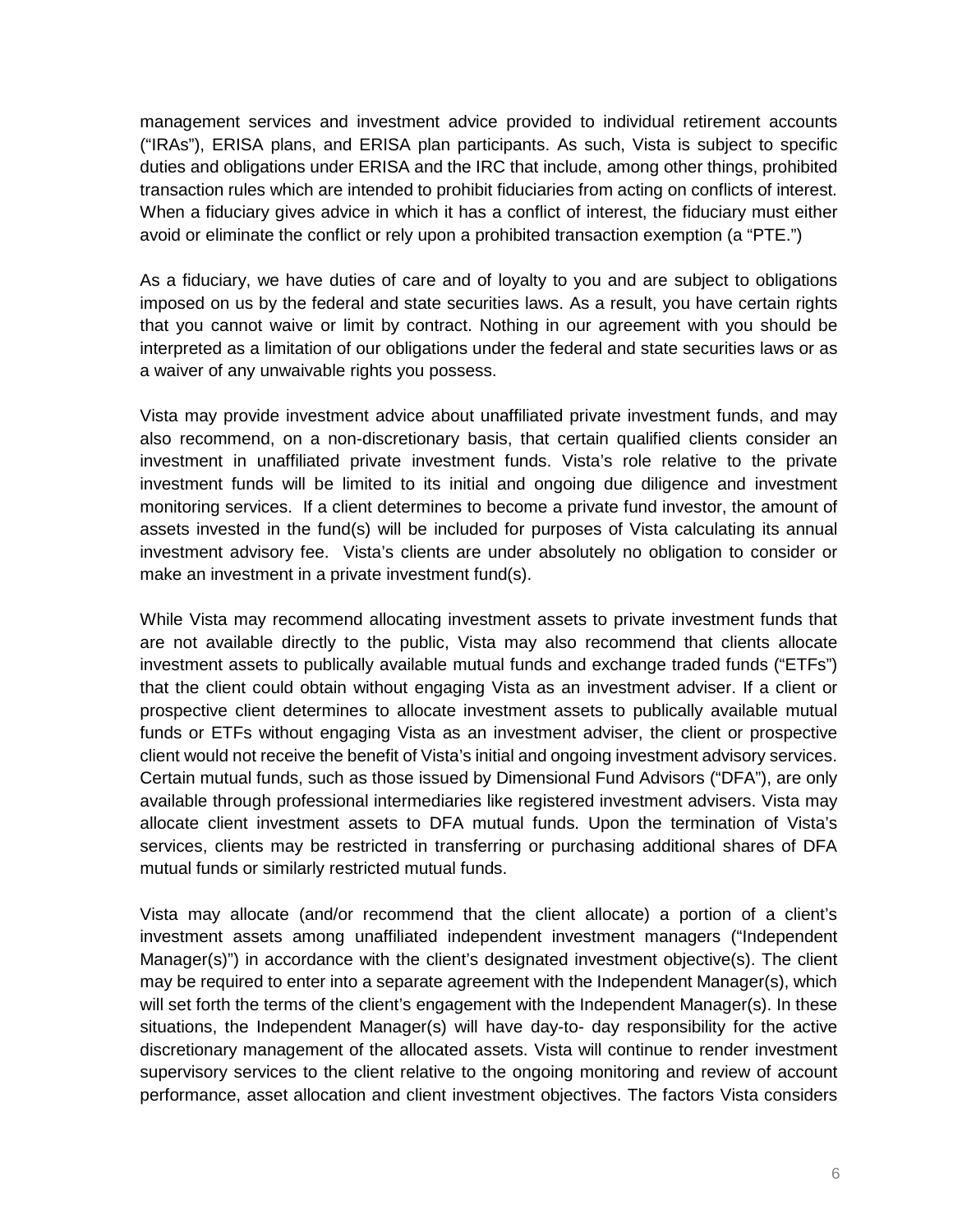in recommending Independent Manager(s) include the client's designated investment objective(s), management style, performance, reputation, financial strength, reporting, pricing, and research. The investment management fee charged by the Independent Manager(s) is separate from, and in addition to, Vista's advisory fee as set forth in Item 5.

C. Vista provides investment advisory services specific to the needs of each client. Prior to providing investment advisory services, an investment adviser representative will ascertain each client's investment objective(s). Thereafter, Vista allocates and/or recommend that the client allocate investment assets consistent with the designated investment objective(s). The client may, at any time, impose reasonable restrictions, in writing, on Vista's services. Clients may impose reasonable restrictions on the management of their accounts if Vista determines, in its sole discretion, that the conditions would not materially impact the performance of a management strategy or prove overly burdensome for Vista's management efforts.

In performing its services, Vista is not required to verify any information received from the client or from the client's other professional advisors, and is expressly authorized to rely thereon. Under all circumstances, clients must promptly notify Vista of any change in their financial situation or investment objectives that would necessitate a review, evaluation or revision by Vista of previous recommendations and/or services.

- D. Vista does not participate in a wrap fee program.
- E. As of December 31, 2021, Vista maintained approximately \$3,868,670,360 in client assets under management, with \$3,638,144,290 being managed on a discretionary basis.

# <span id="page-6-0"></span>**Item 5 FEES AND COMPENSATION**

A. The client can determine to engage Vista to provide discretionary investment advisory services on a *fee-only* basis as described below based on a percentage of assets under management as well as fixed fees, depending on the particular type of services to be provided. The specific fees charged by Vista for services provided will be set forth in each client's Agreement.

## **INVESTMENT MANAGEMENT SERVICES**

Vista charges an annual advisory fee that is agreed upon with each client and set forth in an agreement executed by Vista and the client. Vista's annual investment advisory fee for investment management services is generally based on a percentage of the market value of the assets under management as follows:

| <b>Total Annual</b><br><b>Client Fee Rate</b> | <b>Asset Tier</b>                                |
|-----------------------------------------------|--------------------------------------------------|
| 0.95%                                         | on the first \$3,000,000 of managed assets, plus |
| 0.80%                                         | on the next \$2,000,000 of managed assets, plus  |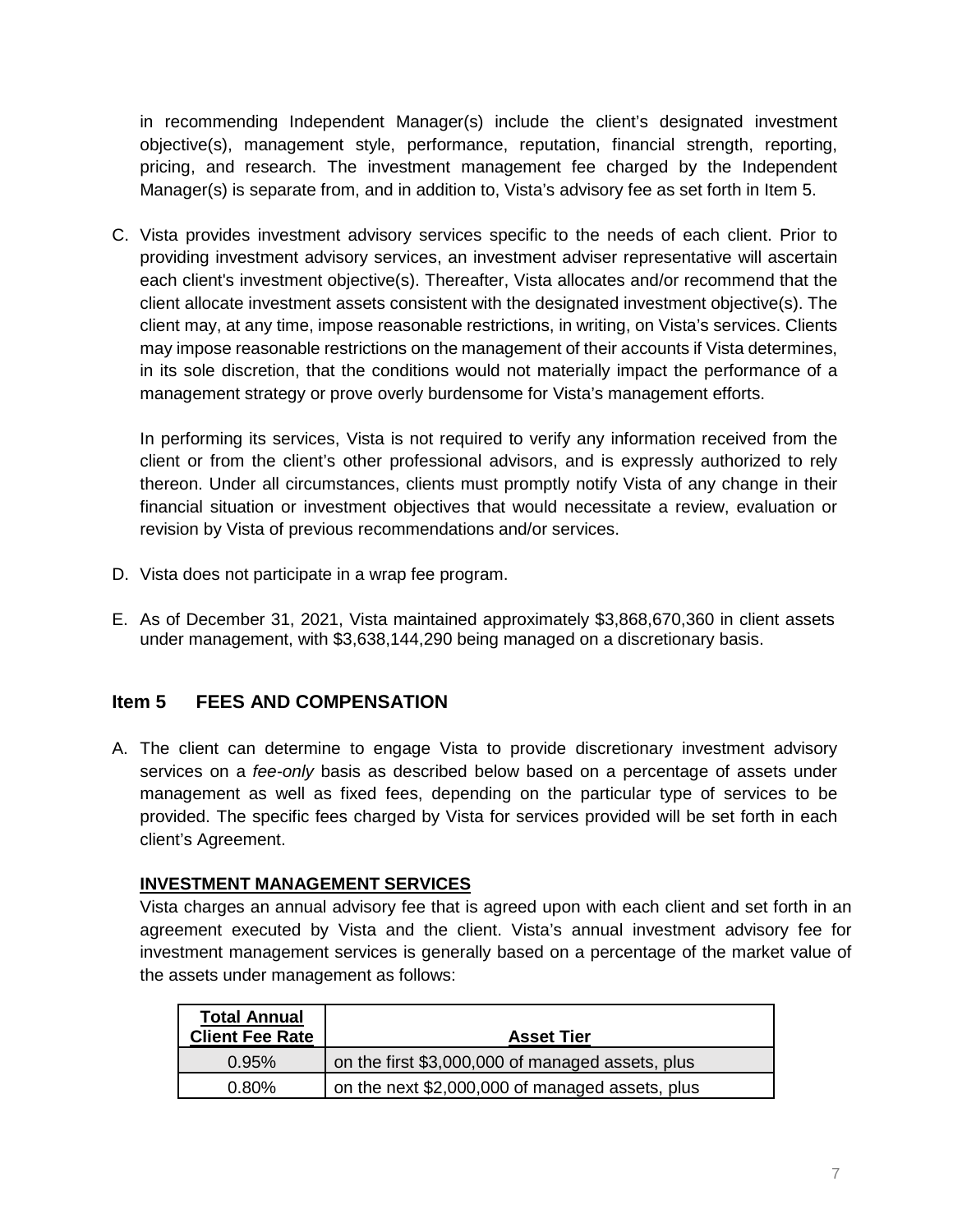| $0.70\%$ | on the next \$5,000,000 of managed assets, plus  |
|----------|--------------------------------------------------|
| $0.50\%$ | on the next \$10,000,000 of managed assets, plus |
| 0.40%    | on the next \$10,000,000 of managed assets, plus |
| $0.30\%$ | on assets over \$30,000,000                      |

The investment advisory fee is computed on the last day of each quarter by determining the market value of assets under management using the following guidelines: (a) cash or cash equivalents are valued at their dollar value; (b) marketable securities are valued at the current market price provided by the custodian; and (c) for securities for which there is no active market (i.e., private investment funds), the most recent valuation provided by the sponsor or the initial investment cost, as applicable.

The investment advisory fee is billed quarterly, in advance, and prorated for accounts established or terminated at times other than the start of the quarter.

Although Vista generally charges for investment management services according to the fee schedule provided above, Vista may negotiate alternative fee arrangements (including a fixed percentage or lower minimum) with the client based on, but not limited to the following factors: complexity of the engagement, value of assets under management, anticipated future additional assets, related accounts, investment objectives, account composition, and the individual(s) performing the services.

In regards to private investment funds, Vista generally relies upon the value or estimated value provided by the specific private investment fund. Vista Wealth often receives private fund valuations on a delayed basis; such delays could mean that the current value of an investor's fund holding could be significantly more or less than the value shown on their statement. Vista Wealth's advisory fee is based on the value shown on the client statement. While our current practice is to value private investment funds based on the valuations received from the private fund managers, we retain the discretion to independently determine a value for any private investment fund in circumstances when we believe that the value or estimated value provided by the private investment fund does not accurately reflect the value of the private investment fund. In any such cases, we would rely upon available ancillary reporting and other applicable information.

Certain legacy clients are charged an amount different from the fee schedule set forth above.

## **FINANCIAL PLANNING AND CONSULTING SERVICES (STAND-ALONE)**

Vista may provide its clients with financial consulting services (which may include noninvestment related matters as outlined in Item 4 above) on a stand-alone fee basis. For these services, Vista charges either an hourly or a fixed fee. Vista's hourly rates generally range from \$250 - \$500, depending upon the level of staff experience required for the services requested.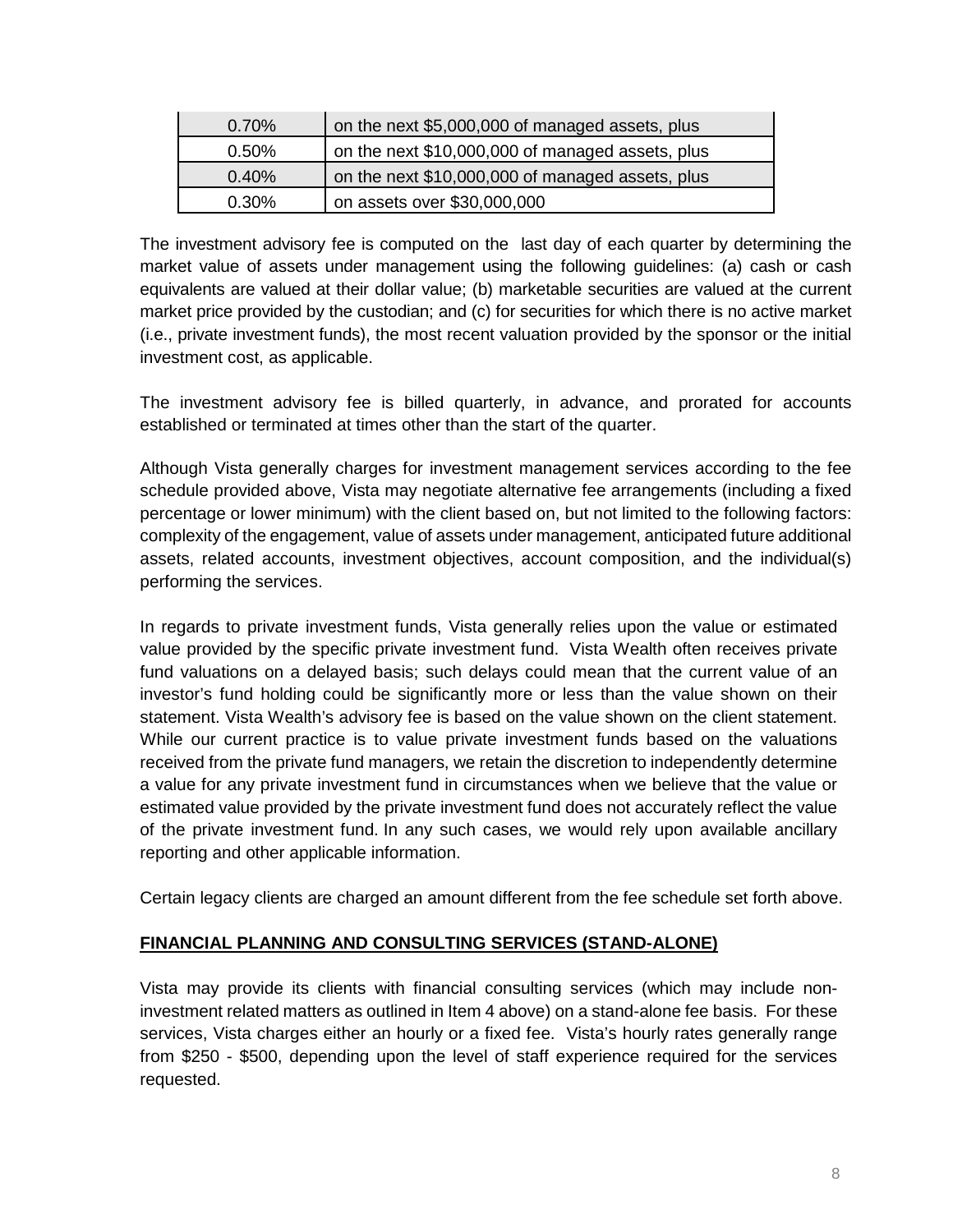Before engaging Vista to provide consulting services, the client will generally be required to enter into a written agreement setting forth the terms and conditions of the engagement. Generally, Vista requires one-half of the financial planning or consulting fee, payable upon entering into a written agreement. The balance is generally due upon completion.

B. Clients may elect to have Vista's investment advisory fees deducted from their custodial account. Both Vista's Investment Advisory Agreement and the custodial/clearing agreement may authorize the custodian to debit the account for the amount of Vista's investment advisory fee and to directly remit that management fee to Vista in compliance with regulatory procedures. The custodian of the client's accounts provides each client with a statement, at least quarterly, indicating separate line items for all amounts disbursed from the client's account(s), including any fees paid directly to Vista. In the limited event that Vista bills the client directly, payment is due upon receipt of Vista's invoice.

Clients may make additions to and withdrawals from their account at any time, subject to Vista's right to terminate an account. Additions may be in cash or securities provided that the Firm reserves the right to liquidate transferred securities or decline to accept particular securities into a client's account. Clients may withdraw account assets at any time on notice to Vista, subject to the usual and customary securities settlement procedures. However, the Firm generally designs its portfolios as long-term investments and the withdrawal of assets may impair the achievement of a client's investment objectives. Vista may consult with its clients about the options and implications of transferring securities. Clients are advised that when transferred securities are liquidated, they may be subject to transaction fees, short-term redemption fees, fees assessed at the mutual fund level (e.g. contingent deferred sales charges) and/or tax ramifications.

C. As discussed below, unless the client directs otherwise or an individual client's circumstances require, Vista will generally recommend that Charles Schwab & Co., Inc., an SEC-registered, FINRA and SIPC member broker-dealer ("Schwab") or Fidelity Brokerage Services LLC and National Financial Services LLC (together with affiliates) an SEC-registered, FINRA and SIPC member broker-dealer ("Fidelity"), serve as the broker-dealer/custodian for client investment management assets. Broker-dealers such as Schwab and Fidelity charge brokerage commissions and/or transaction fees for effecting certain securities transactions (e.g, transaction fees are charged for certain no-load mutual funds, commissions are charged for individual equity and fixed income securities transactions). In addition to Vista's investment advisory fee, brokerage commissions and/or transaction fees, clients will also incur, relative to all mutual fund and ETF purchases, charges imposed at the fund level (e.g. management fees and other fund expenses). In the limited event that Vista purchases or sells an individual fixed income security, the transaction may be effected through a broker-dealer other than the account custodian, when Vista reasonably believes that it would be beneficial for the client. However, in this event, the client generally will incur both the fee (commission, mark-up/markdown) charged by the executing broker-dealer and a separate "tradeaway" and/or prime broker fee charged by the account custodian (generally, Schwab or Fidelity). For Independent Managers, clients should review each manager's Form ADV 2A disclosure brochure and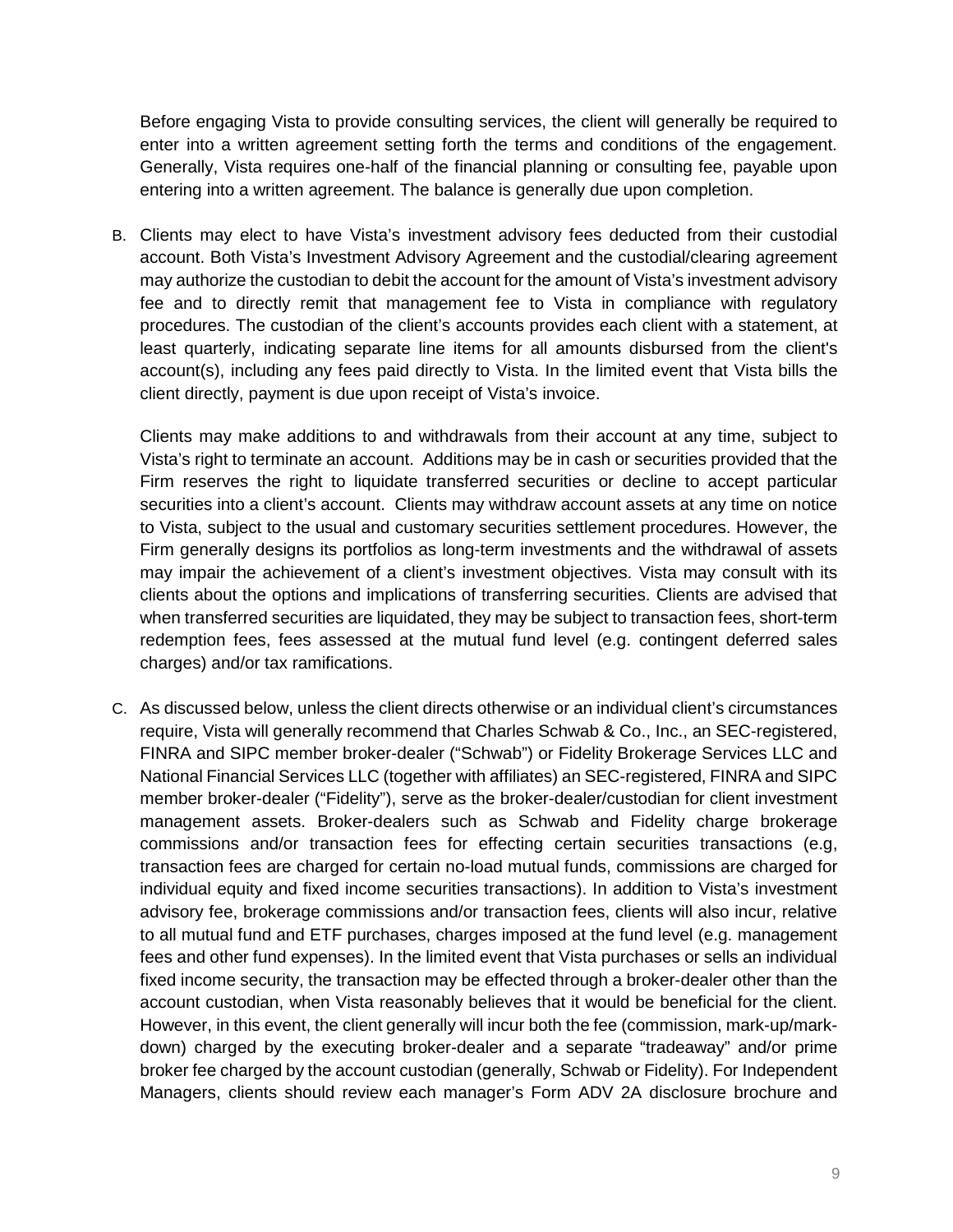either the contract they sign with the Independent Manager (in a dual contract relationship) or their Statement of Investment Selection (in a single contract relationship) for additional information about fees and expenses charged.

- D. Vista's annual investment advisory fee is prorated and paid quarterly, in advance, based upon the market value of the assets on the last business day of the billing quarter. The Investment Advisory Agreement between Vista and the client will continue in effect until terminated by either party by written notice in accordance with the terms of the Investment Advisory Agreement. Upon termination, Vista will refund the pro-rated portion of the advanced advisory fee paid based upon the number of days remaining in the billing quarter. Either party may also terminate a Consulting Agreement by written notice to the other. In the event the client terminates Vista's consulting services, the balance of Vista's unearned fees (if any) will be refunded to the client. The client may specify how he/she would like such refund issued (i.e., a check sent directly to the client or a check sent to the client's custodian for deposit into his/her account).
- E. Neither Vista, nor its representatives accept compensation from the sale of securities or other investment products.

We offer clients the option of obtaining certain financial solutions from unaffiliated third-party financial institutions with the assistance of our affiliate, Focus Treasury & Credit Solutions, LLC ("FTCS"). FTCS does not receive any compensation from such third-party institutions for serving our clients. Further information on this conflict of interest is available in Item 10 of this Brochure.

We do not receive any compensation from SCS in connection with assets that our clients place in the SCS's pooled investment vehicles. Vista's clients are not advisory clients of and do not pay advisory fees to SCS. However, our clients bear the costs of the Focus firm's investment vehicle or vehicles in which they are invested, including any management fees and performance fees payable to SCS.

The allocation of Vista client assets to the SCS's pooled investment vehicles, rather than to an unaffiliated investment manager, increases SCS's compensation and the revenue to Focus LLC relative to a situation in which our clients are excluded from SCS's pooled investment vehicles. As a consequence, Focus LLC has a financial incentive to cause us to recommend that our clients invest in SCS's pooled investment vehicles.

# <span id="page-9-0"></span>**Item 6 PERFORMANCE-BASED FEES AND SIDE-BY-SIDE MANAGEMENT**

Neither Vista nor any supervised person of Vista accepts performance-based fees or participates in side-by-side management. Performance-based fees are fees that are based on a share of a capital gains or capital appreciation of a client's account. Side-by-side management refers to the practice of managing accounts that are charged performance-based fees while at the same time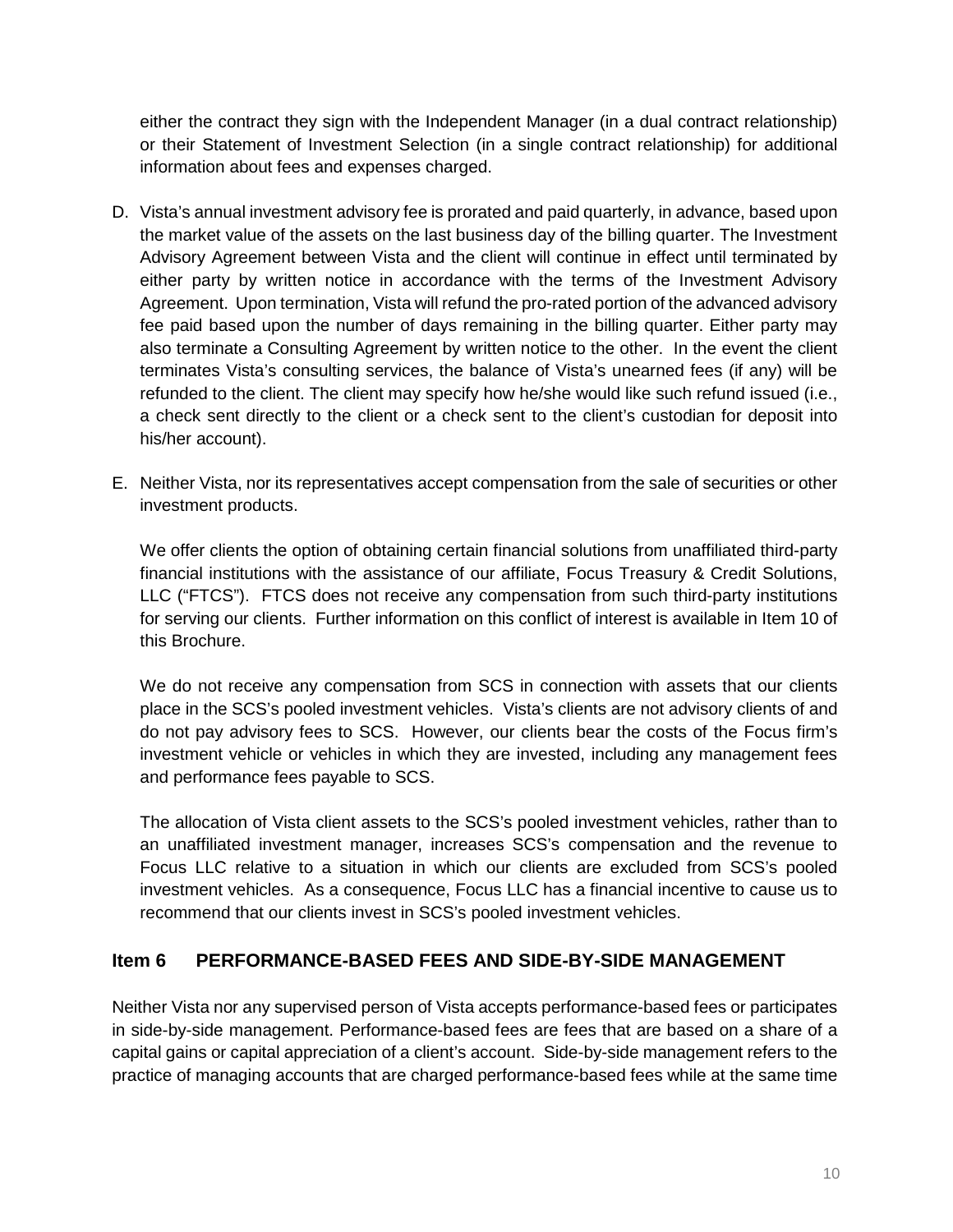managing accounts that are not charged performance-based fees. Vista's fees are calculated as described in Item 5 above.

# <span id="page-10-0"></span>**Item 7 TYPES OF CLIENTS**

Vista's clients will generally include individuals, high-net worth individuals, pension and profit sharing plans, trusts and estates, charitable organizations, corporations, and other business entities. Vista generally requires a \$2 million minimum asset value for investment management services. Multiple accounts for the same client may be aggregated to meet the minimum account value. As a result of this minimum account value requirement, Vista's services may not be appropriate for everyone. Particularly for smaller accounts, other investment advisers may provide somewhat similar services for lower compensation, although still others may charge more for similar services.

Vista may reduce its fees or minimum asset requirement in its sole discretion. As result, similarly situated clients could pay different fees. In addition, similar advisory services may be available from other investment advisers for similar or lower fees. Vista reserves the right to accept or decline a potential client for any reason in its sole discretion.

# <span id="page-10-1"></span>**Item 8 METHODS OF ANALYSIS, INVESTMENT STRATEGIES, AND RISK OF LOSS**

A. Vista may utilize the following methods of security analysis:

- Charting (analysis performed using patterns to identify current trends and trend reversals to forecast the direction of prices)
- Fundamental (analysis performed on historical and present data, with the goal of making financial forecasts)
- Technical (analysis performed on historical and present data, focusing on price and trade volume, to forecast the direction of prices)

Vista may utilize the following investment strategies when implementing investment advice given to clients:

- Long Term Purchases (securities held at least a year)
- Short Term Purchases (securities sold within a year)
- Trading (securities sold within thirty (30) days)
- Options (contract for the purchase or sale of a security at a predetermined price during a specific period of time)

Investing in securities involves risk of loss that clients should be prepared to bear. Different types of investments involve varying degrees of risk, and it should not be assumed that future performance of any specific investment or investment strategy (including the investments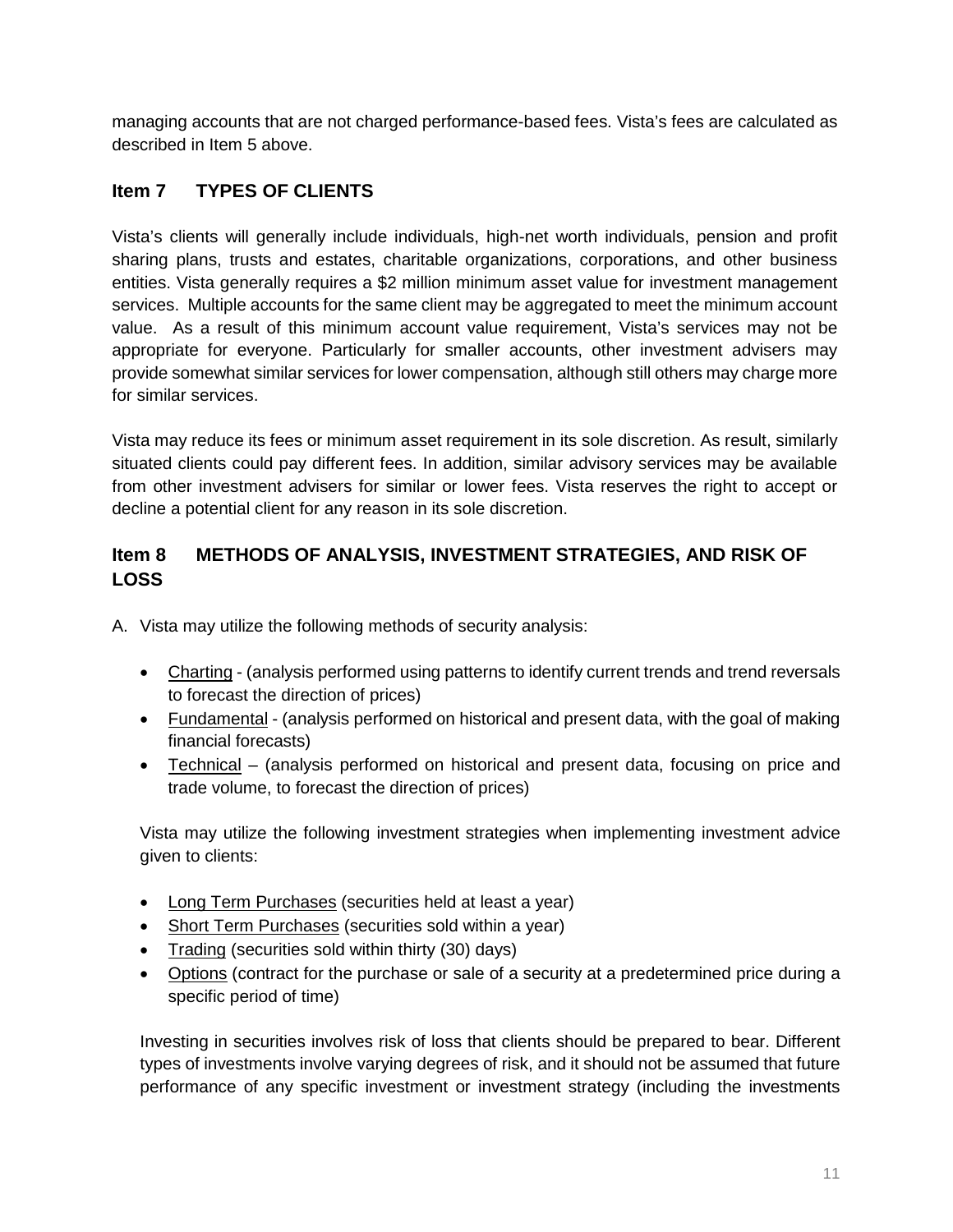and/or investment strategies recommended or undertaken by Vista) will be profitable or equal any specific performance level(s).

As further outlined below, private investment funds generally involve various risk factors, including, but not limited to, potential for complete loss of principal, liquidity constraints and lack of transparency, a complete discussion of which is set forth in each fund's offering documents, which will be provided to each client for review and consideration. Unlike liquid investments that a client may maintain, private investment funds do not provide daily liquidity or pricing. Each prospective client investor will be required to complete a Subscription Agreement, pursuant to which the client must establish that he/she is qualified for investment in the fund, and acknowledges and accepts the various risks associated with an investment.

B. Every method of analysis has its own inherent risks. To perform an accurate market analysis Vista must have access to current/new market information. Vista has no control over the dissemination rate of market information; therefore, unbeknownst to Vista, certain analyses may be compiled with outdated market information, severely limiting the value of Vista's analysis. Furthermore, an accurate market analysis can only produce a forecast of the direction of market values. There can be no assurances that a forecasted change in market value will materialize into actionable and/or profitable investment opportunities.

Vista's primary investment strategies - Long Term Purchases, Short Term Purchases, and Trading - are fundamental investment strategies. However, every investment strategy has its own inherent risks and limitations. For example, longer term investment strategies require a longer investment time period to allow for the strategy to potentially develop. Shorter term investment strategies require a shorter investment time period to potentially develop but, as a result of more frequent trading, may incur higher transactional costs when compared to a longer term investment strategy. Trading, an investment strategy that requires the purchase and sale of securities within a thirty (30) day investment time period, involves a very short investment time period but will incur higher transaction costs when compared to a short term investment strategy and substantially higher transaction costs than a longer term investment strategy.

Generally, the market value of equity stocks will fluctuate with market conditions, and smallstock prices generally will fluctuate more than large-stock prices. The market value of fixed income securities will generally fluctuate inversely with interest rates and other market conditions prior to maturity. Fixed income securities are obligations of the issuer to make payments of principal and/or interest on future dates, and include, among other securities: bonds, notes and debentures issued by corporations; debt securities issued or guaranteed by the U.S. government or one of its agencies or instrumentalities, or by a non-U.S. government or one of its agencies or instrumentalities; municipal securities; and mortgage-backed and asset- backed securities. These securities may pay fixed, variable, or floating rates of interest, and may include zero coupon obligations and inflation-linked fixed income securities. The value of longer duration fixed income securities will generally fluctuate more than shorter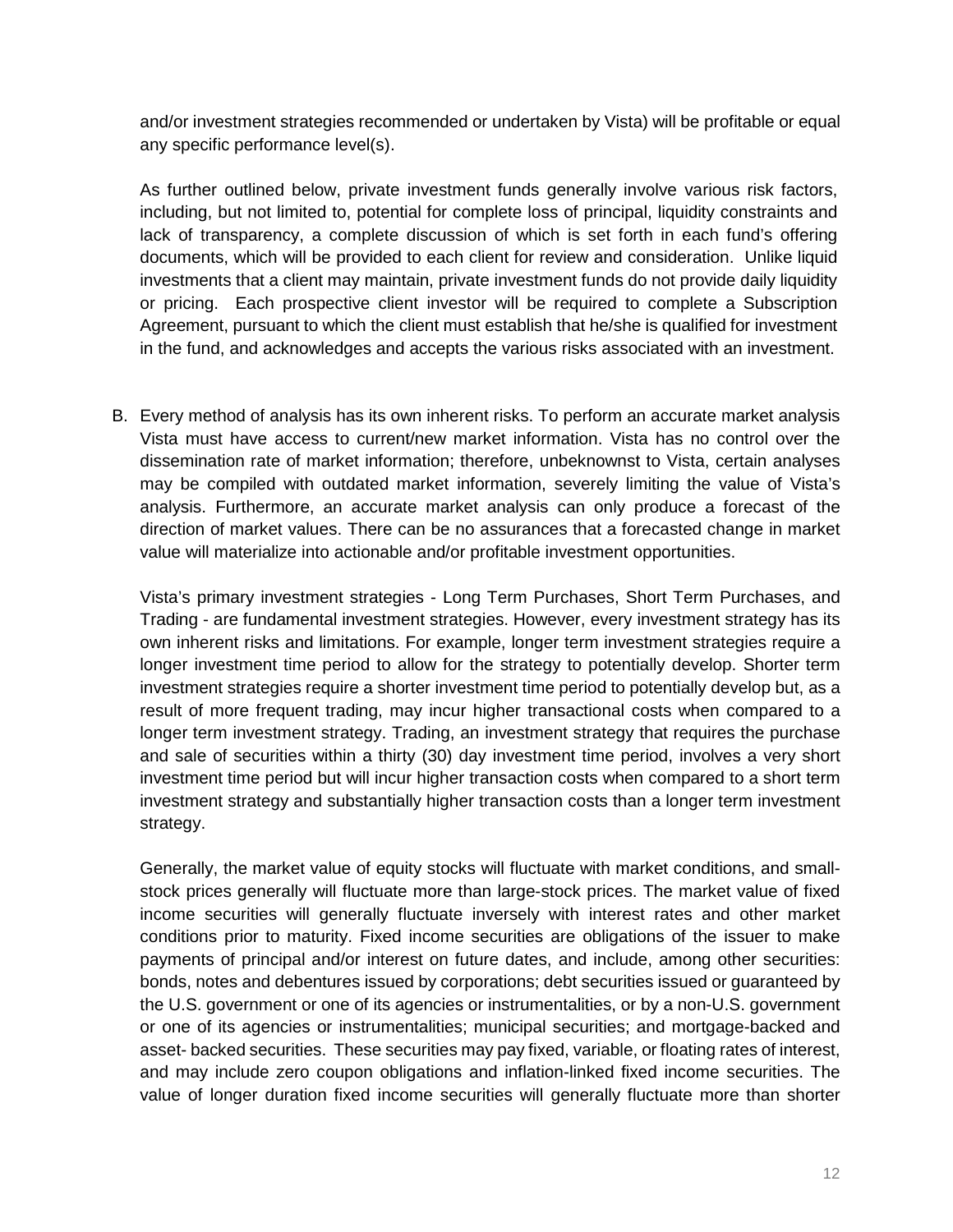duration fixed income securities. Investments in overseas markets also pose special risks, including currency fluctuation and political risks, and it may be more volatile than that of a U.S. only investment. Such risks are generally intensified for investments in emerging markets. In addition, there is no assurance that a mutual fund or ETF will achieve its investment objective. Past performance of investments is no guarantee of future results.

Additional risks involved in the securities recommended by Vista include, among others:

- *Stock market risk*, which is the chance that stock prices overall will decline. The market value of equity securities will generally fluctuate with market conditions. Stock markets tend to move in cycles, with periods of rising prices and periods of falling prices. Prices of equity securities tend to fluctuate over the short term as a result of factors affecting the individual companies, industries or the securities market as a whole. Equity securities generally have greater price volatility than fixed income securities.
- *Sector risk*, which is the chance that significant problems will affect a particular sector, or that returns from that sector will trail returns from the overall stock market. Daily fluctuations in specific market sectors are often more extreme than fluctuations in the overall market.
- *Issuer risk*, which is the risk that the value of a security will decline for reasons directly related to the issuer, such as management performance, financial leverage, and reduced demand for the issuer's goods or services.
- *Non-diversification risk*, which is the risk of focusing investments in a small number of issuers, industries or foreign currencies, including being more susceptible to risks associated with a single economic, political or regulatory occurrence than a more diversified portfolio might be.
- *Value investing risk*, which is the risk that value stocks not increase in price, not issue the anticipated stock dividends, or decline in price, either because the market fails to recognize the stock's intrinsic value, or because the expected value was misgauged. If the market does not recognize that the securities are undervalued, the prices of those securities might not appreciate as anticipated. They also may decline in price even though in theory they are already undervalued. Value stocks are typically less volatile than growth stocks, but may lag behind growth stocks in an up market.
- *Smaller company risk*, which is the risk that the value of securities issued by a smaller company will go up or down, sometimes rapidly and unpredictably as compared to more widely held securities. Investments in smaller companies are subject to greater levels of credit, market and issuer risk.
- *Foreign (non-U.S.) investment risk*, which is the risk that investing in foreign securities result in the portfolio experiencing more rapid and extreme changes in value than a portfolio that invests exclusively in securities of U.S. companies. Risks associated with investing in foreign securities include fluctuations in the exchange rates of foreign currencies that may affect the U.S. dollar value of a security, the possibility of substantial price volatility as a result of political and economic instability in the foreign country, less public information about issuers of securities, different securities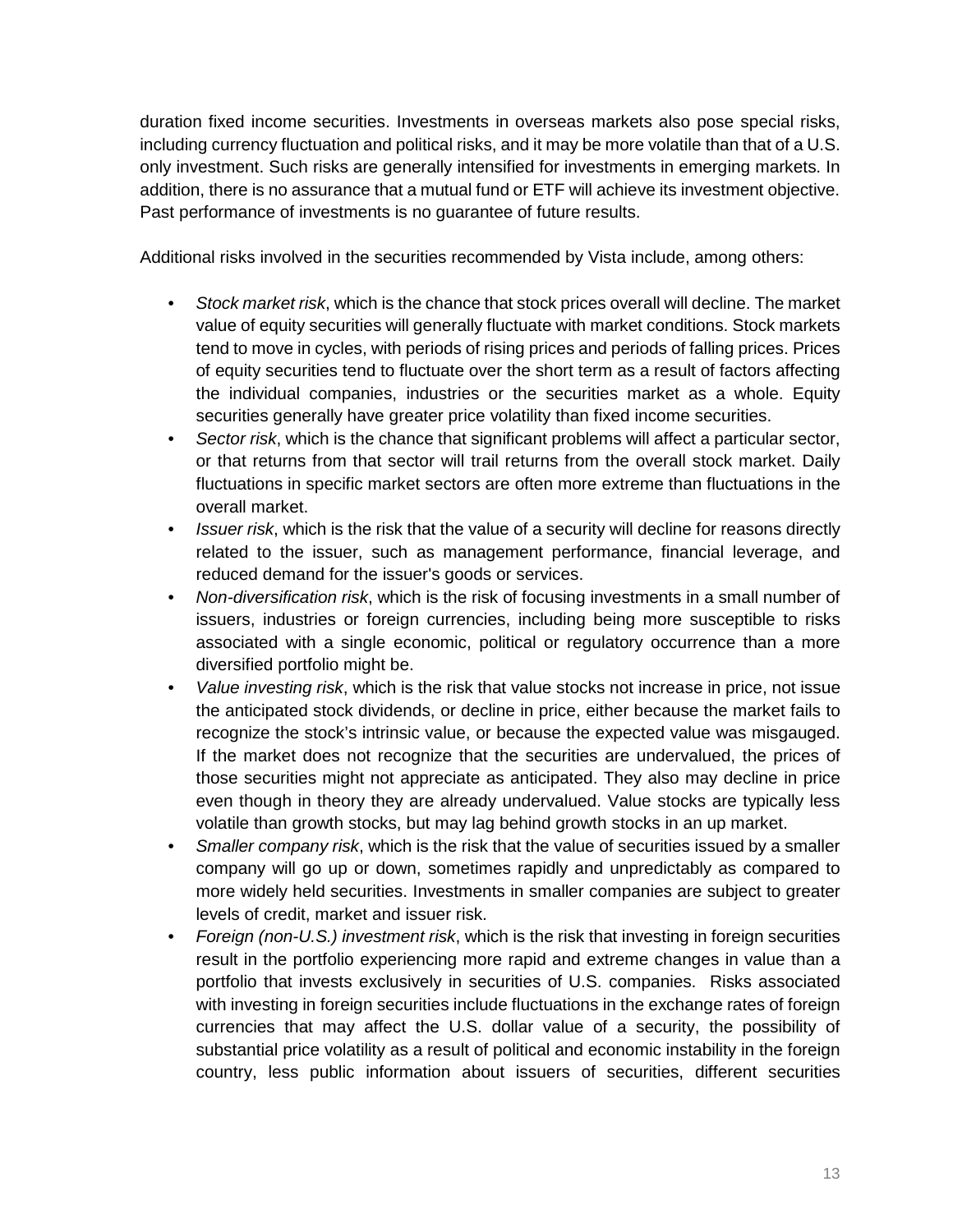regulation, different accounting, auditing and financial reporting standards and less liquidity than in the U.S. markets.

- *Interest rate risk*, which is the chance that prices of fixed income securities decline because of rising interest rates. Similarly, the income from fixed income securities may decline because of falling interest rates.
- *Credit risk,* which is the chance that an issuer of a fixed income security will fail to pay interest and principal in a timely manner, or that negative perceptions of the issuer's ability to make such payments will cause the price of that fixed income security to decline.
- *Exchange Traded Fund (ETF) risk*, which is the risk of an investment in an ETF, including the possible loss of principal. ETFs typically trade on a securities exchange and the prices of their shares fluctuate throughout the day based on supply and demand, which may not correlate to their net asset values. Although ETF shares will be listed on an exchange, there can be no guarantee that an active trading market will develop or continue. Owning an ETF generally reflects the risks of owning the underlying securities it is designed to track. ETFs are also subject to secondary market trading risks. In addition, an ETF may not replicate exactly the performance of the index it seeks to track for a number of reasons, including transaction costs incurred by the ETF, the temporary unavailability of certain securities in the secondary market, or discrepancies between the ETF and the index with respect to weighting of securities or number of securities held.
- *Management risk*, which is the risk that the investment techniques and risk analyses applied by Vista may not produce the desired results and that legislative, regulatory, or tax developments, affect the investment techniques available to Vista. There is no guarantee that a client's investment objectives will be achieved.
- *Real Estate risk*, which is the risk that an investor's investments in Real Estate Investment Trusts ("REITs") or real estate-linked derivative instruments will subject the investor to risks similar to those associated with direct ownership of real estate, including losses from casualty or condemnation, and changes in local and general economic conditions, supply and demand, interest rates, zoning laws, regulatory limitations on rents, property taxes and operating expenses. An investment in REITs or real estate-linked derivative instruments subject the investor to management and tax risks.
- *Investment Companies ("Mutual Funds") risk*, when an investor invests in mutual funds, the investor will bear additional expenses based on his/her pro rata share of the mutual fund's operating expenses, including the management fees. The risk of owning a mutual fund generally reflects the risks of owning the underlying investments the mutual fund holds.
- *Commodity risk*, generally commodity prices fluctuate for many reasons, including changes in market and economic conditions or political circumstances (especially of key energy-producing and consuming countries), the impact of weather on demand, levels of domestic production and imported commodities, energy conservation, domestic and foreign governmental regulation (agricultural, trade, fiscal, monetary and exchange control), international politics, policies of OPEC, taxation and the availability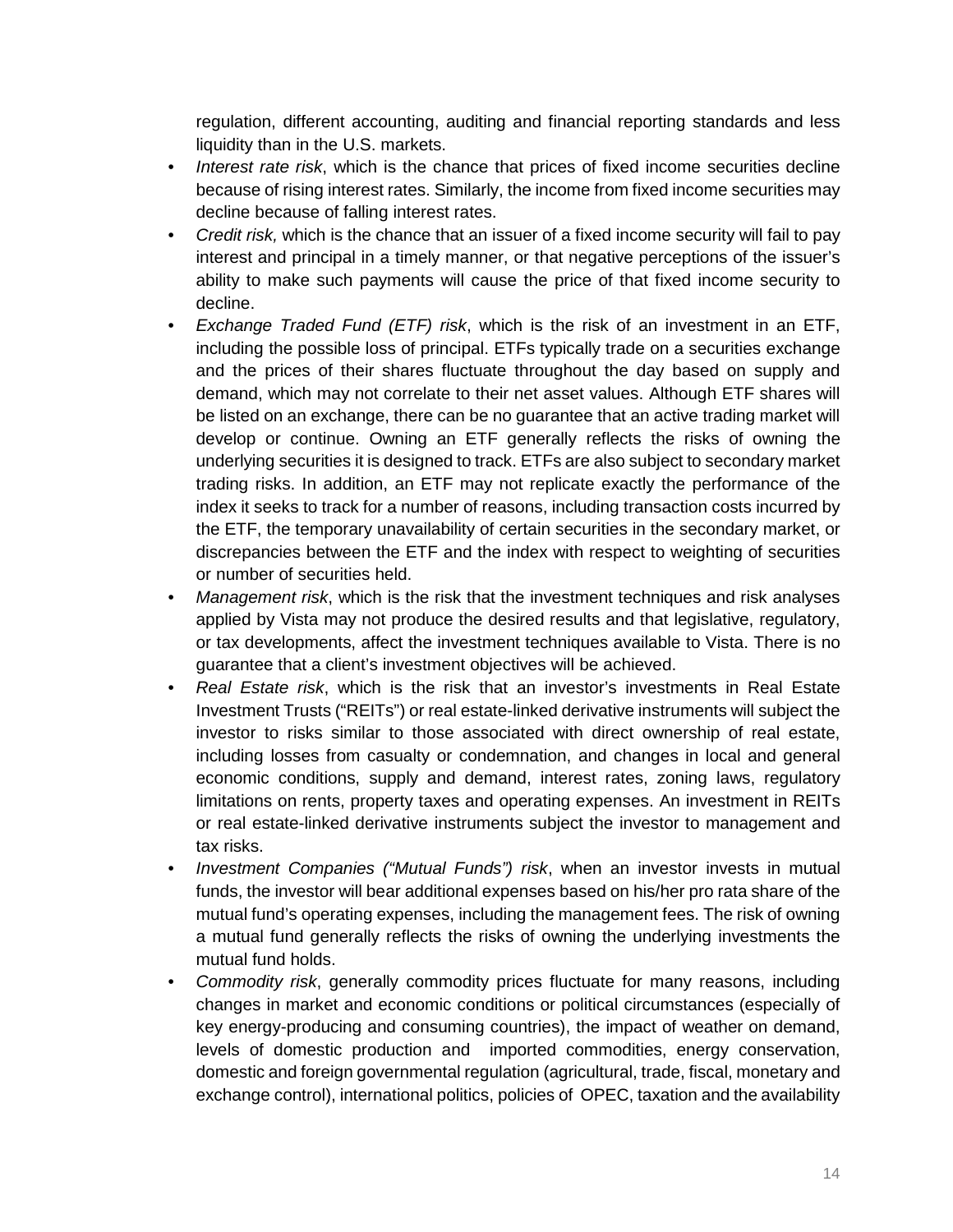of local, intrastate and interstate transportation systems and the emotions of the marketplace. The risk of loss in trading commodities can be substantial.

- *Cybersecurity risk,* which is the risk related to unauthorized access to the systems and networks of Vista and its service providers. The computer systems, networks and devices used by Vista and service providers to us and our clients to carry out routine business operations employ a variety of protections designed to prevent damage or interruption from computer viruses, network failures, computer and telecommunication failures, infiltration by unauthorized persons and security breaches. Despite the various protections utilized, systems, networks or devices potentially can be breached. A client could be negatively impacted as a result of a cybersecurity breach. Cybersecurity breaches can include unauthorized access to systems, networks or devices; infection from computer viruses or other malicious software code; and attacks that shut down, disable, slow or otherwise disrupt operations, business processes or website access or functionality. Cybersecurity breaches cause disruptions and impact business operations, potentially resulting in financial losses to a client; impediments to trading; the inability by us and other service providers to transact business; violations of applicable privacy and other laws; regulatory fines, penalties, reputational damage, reimbursement or other compensation costs, or other compliance costs; as well as the inadvertent release of confidential information. Similar adverse consequences could result from cybersecurity breaches affecting issues of securities in which a client invests; governmental and other regulatory authorities; exchange and other financial market operators, banks, brokers, dealers and other financial institutions; and other parties. In addition, substantial costs may be incurred by those entities in order to prevent any cybersecurity breaches in the future.
- *Alternative Investments / Private Funds risk*, investing in alternative investments is speculative, not suitable for all clients, and intended for experienced and sophisticated investors who are willing to bear the high economic risks of the investment, which can include:
	- loss of all or a substantial portion of the investment due to leveraging, shortselling or other speculative investment practices;
	- lack of liquidity in that there may be no secondary market for the investment and none expected to develop;
	- volatility of returns;
	- restrictions on transferring interests in the investment;
	- potential lack of diversification and resulting higher risk due to concentration of trading authority when a single adviser is utilized;
	- absence of information regarding valuations and pricing;
	- delays in tax reporting;
	- less regulation and higher fees than mutual funds;
	- risks associated with the operations, personnel, and processes of the manager of the funds investing in alternative investments.
- *Closed-End Funds risk*, Closed-end funds typically use a high degree of leverage. They may be diversified or non-diversified. Risks associated with closed-end fund investments include liquidity risk, credit risk, volatility and the risk of magnified losses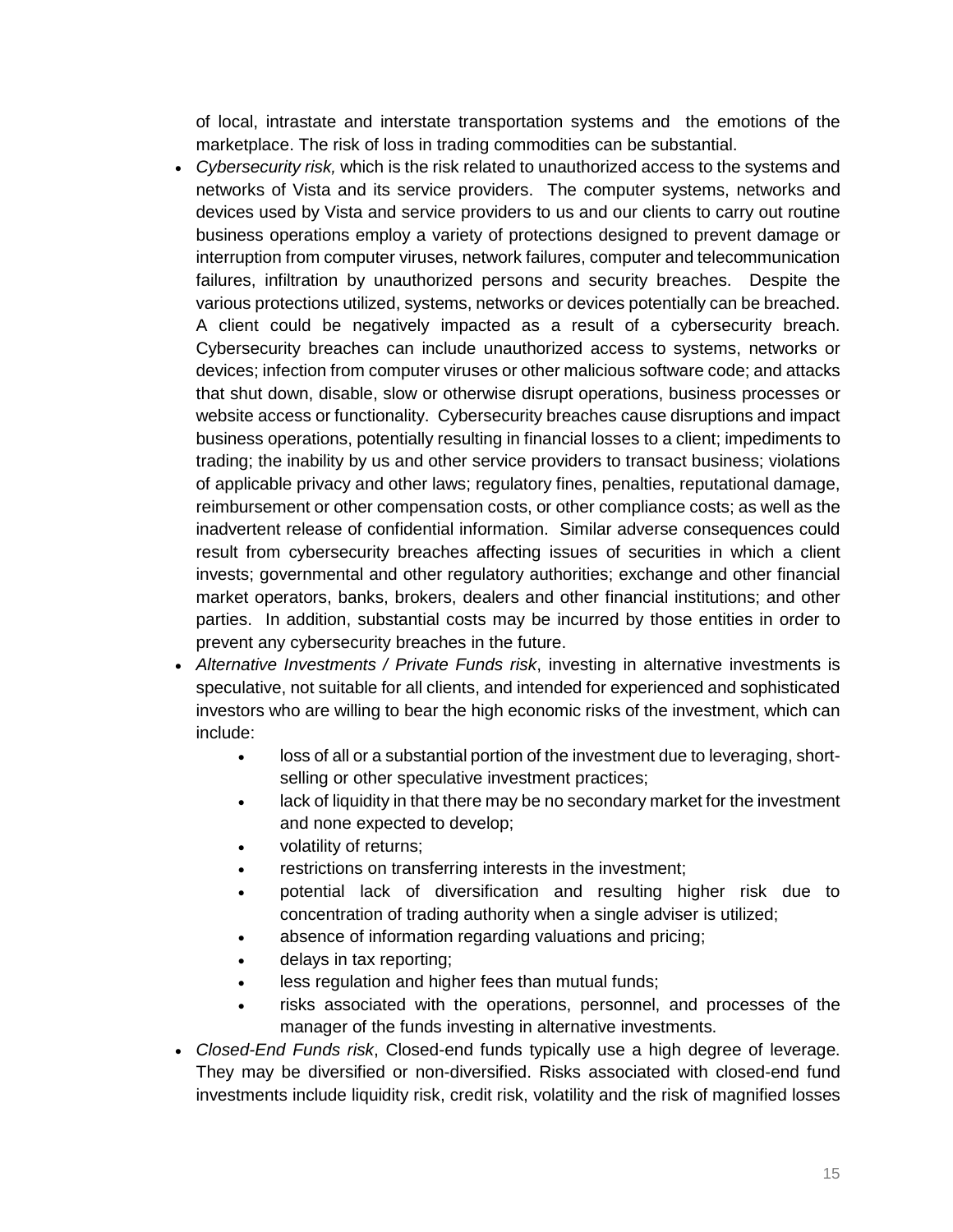resulting from the use of leverage. Additionally, closed-end funds may trade below their net asset value.

*Structured Notes risk* -

o *Complexity*. Structured notes are complex financial instruments. Clients should understand the reference asset(s) or index(es) and determine how the note's payoff structure incorporates such reference asset(s) or index(es) in calculating the note's performance. This payoff calculation may include leverage multiplied on the performance of the reference asset or index, protection from losses should the reference asset or index produce negative returns, and fees. Structured notes may have complicated payoff structures that can make it difficult for clients to accurately assess their value, risk and potential for growth through the term of the structured note. Determining the performance of each note can be complex and this calculation can vary significantly from note to note depending on the structure. Notes can be structured in a wide variety of ways. Payoff structures can be leveraged, inverse, or inverse-leveraged, which may result in larger returns or losses. Clients should carefully read the prospectus for a structured note to fully understand how the payoff on a note will be calculated and discuss these issues with Vista.

o *Market risk*. Some structured notes provide for the repayment of principal at maturity, which is often referred to as "principal protection." This principal protection is subject to the credit risk of the issuing financial institution. Many structured notes do not offer this feature. For structured notes that do not offer principal protection, the performance of the linked asset or index may cause clients to lose some, or all, of their principal. Depending on the nature of the linked asset or index, the market risk of the structured note may include changes in equity or commodity prices, changes in interest rates or foreign exchange rates, and/or market volatility.

o *Issuance price and note value*. The price of a structured note at issuance will likely be higher than the fair value of the structured note on the date of issuance. Issuers now generally disclose an estimated value of the structured note on the cover page of the offering prospectus, allowing investors to gauge the difference between the issuer's estimated value of the note and the issuance price. The estimated value of the notes is likely lower than the issuance price of the note to investors because issuers include the costs for selling, structuring and/or hedging the exposure on the note in the initial price of their notes. After issuance, structured notes may not be re-sold on a daily basis and thus may be difficult to value given their complexity.

o *Liquidity*. The ability to trade or sell structured notes in a secondary market is often very limited, as structured notes (other than exchange-traded notes known as ETNs) are not listed for trading on securities exchanges. As a result, the only potential buyer for a structured note may be the issuing financial institution's broker-dealer affiliate or the broker-dealer distributor of the structured note. In addition, issuers often specifically disclaim their intention to repurchase or make markets in the notes they issue. Clients should, therefore,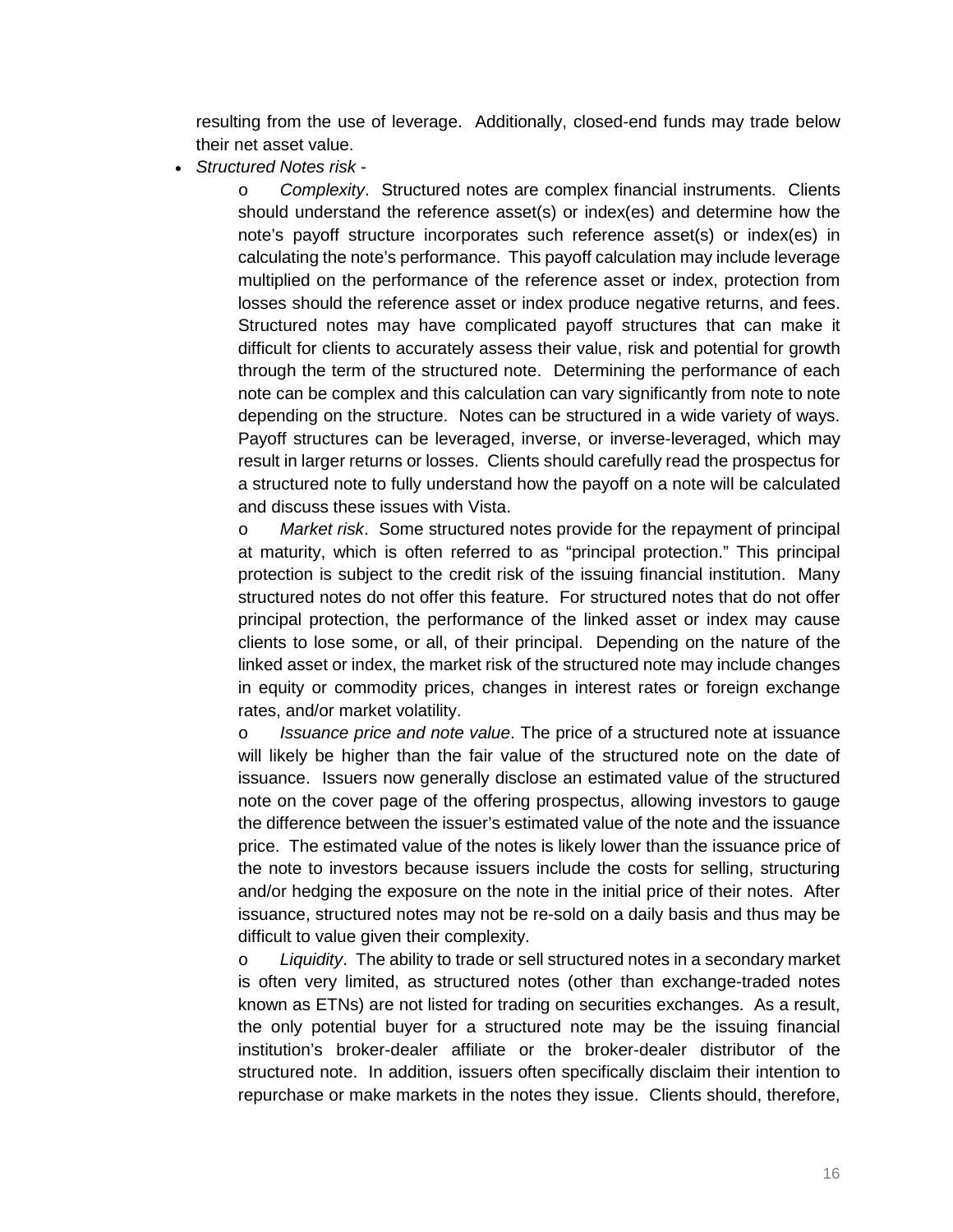be prepared to hold a structured note to its maturity date, or risk selling the note at a discount to its value at the time of sale.

o *Credit risk*. Structured notes are unsecured debt obligations of the issuer, meaning that the issuer is obligated to make payments on the notes as promised. These promises, including any principal protection, are only as good as the financial health of the structured note issuer. If the structured note issuer defaults on these obligations, investors may lose some, or all, of the principal amount they invested in the structured notes as well as any other payments that may be due on the structured notes.

- *Covered Call Writing risks*. In the limited event that a client owns a substantial individual equity position in the account managed by Vista, Vista may, upon the client's consent, engage in covered call writing (i.e., the sale of in-, at-, or out-of- the money call option against a long security position held in a client portfolio). This type of transaction is used to generate income. It is also designed to create downside protection in the event the security position declines in value. Income is received from the proceeds of the option sale. Income may be reduced to the extent it is necessary to buy back the option position prior to its expiration. There can be no assurance that the security will not be called away by the option buyer, which will result in the client (option writer) to lose ownership in the security and incur potential unintended tax consequences.
- *Interval Fund risk.* Vista may recommend or purchase shares of interval funds for clients. Interval funds make periodic offers to repurchase their shares between 5% and 25% of their outstanding shares at net asset value ("NAV"). Repurchases generally are funded from an interval fund's available cash or a sale of its portfolio securities. However, repurchase offers and the need to fund repurchase obligations may affect the ability of an interval fund to be fully invested or force an interval fund to maintain a higher percentage of its assets in liquid investments, which may harm an interval fund's investment performance. Moreover, reduction in the size of an interval fund through repurchases may result in untimely sales of portfolio securities (with associated imputed transaction costs, which may be significant), and may limit the ability of an interval fund to participate in new investment opportunities or to achieve its investment objective. The repurchases of shares of an interval fund can compound the adverse effects of leverage in a declining market. In addition, if an interval fund borrows money to finance repurchases, interest on that borrowing will negatively affect shareholders who do not request that their shares be repurchased by increasing fund expenses and reducing any net investment income. If a repurchase offer is oversubscribed and an interval fund determines not to repurchase additional shares beyond the repurchase offer amount, or if shareholder repurchase requests are in an amount of shares greater than that which the interval fund is entitled to repurchase, interval funds repurchase shares on a pro rata basis, and shareholders have to wait until the next repurchase offer to make another repurchase request. As a result, shareholders may be unable to liquidate all or a given percentage of their investment in the fund at NAV during a particular repurchase offer. Some shareholders, in anticipation of proration, may submit more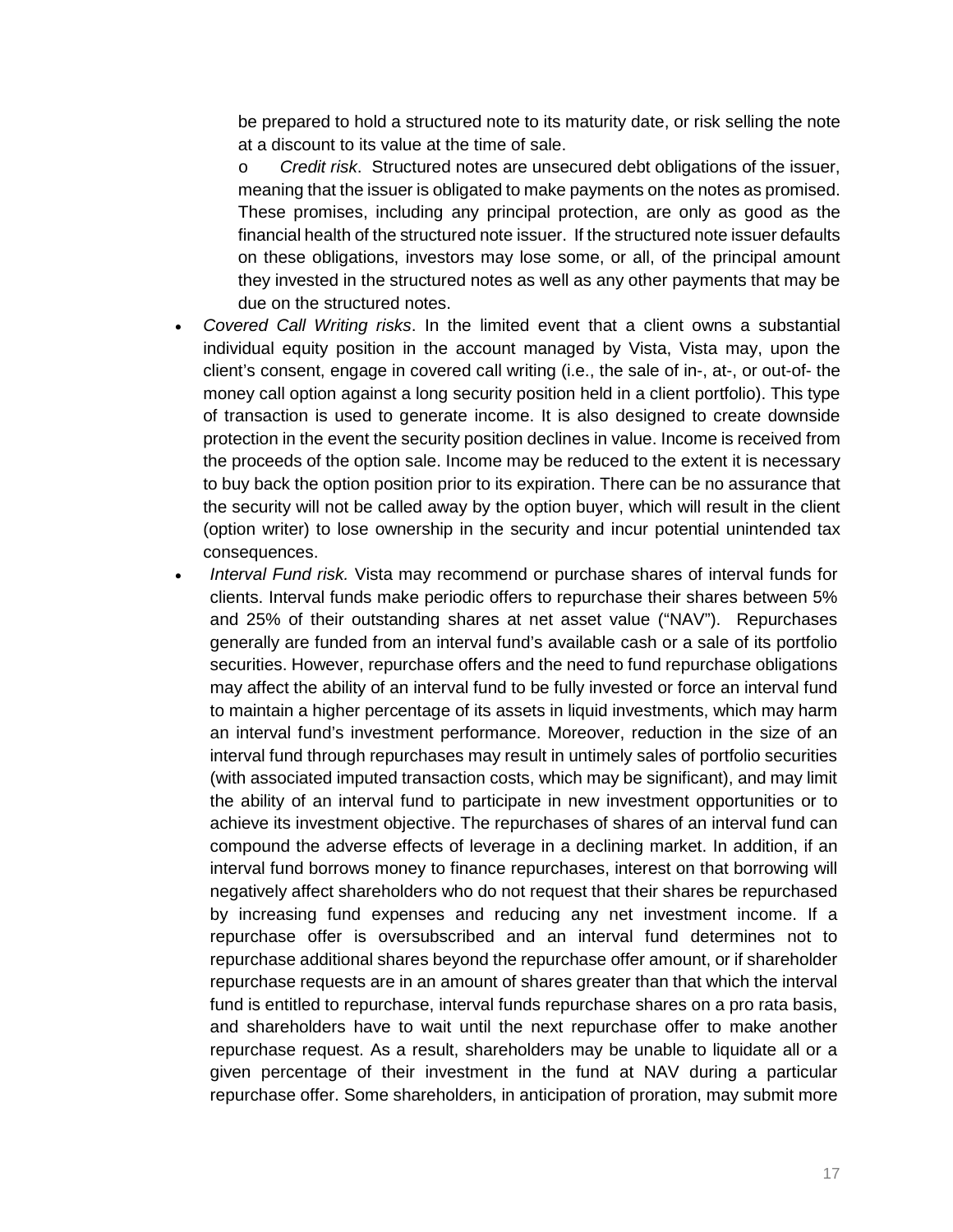shares for repurchase than they wish to have repurchased in a particular quarter, thereby increasing the likelihood that proration will occur. A shareholder may be subject to market and other risks, and the NAV of shares submitted for repurchase in a repurchase offer may decline to the extent there is any delay between the repurchase request deadline and the date on which the NAV for such shares is determined. In addition, the repurchase of shares by the fund may be a taxable event to shareholders. Clients may direct Vista, in writing, not to purchase these funds for their account.

- *Independent Manger risk.* Vista may select certain Independent Managers to manage a portion of its clients' assets. In these situations, the success of such recommendations relies to a great extent on the Independent Managers' ability to successfully implement their investment strategies. In addition, Vista generally may not have the ability to supervise the External Managers on a day-to-day basis.
- *COVID risk.* The transmission of COVID and efforts to contain its spread have resulted in border closings and other travel restrictions and disruptions, market volatility, disruptions to business operations, supply chains and customer activity and quarantines. With widespread availability of vaccines, the U.S. Centers for Disease Control and Prevention has revised its guidance, travel restrictions have started to lift, and businesses have reopened. However, the COVID pandemic continues to evolve and the extent to which our investment strategies will be impacted will depend on various factors beyond our control, including the extent and duration of the impact on economies around the world and on the global securities and commodities markets. Volatility in the U.S. and global financial markets caused by the COVID pandemic may continue and could impact our firm's investment strategies. Although currently there has been no significant impact, the COVID outbreak, and future

pandemics, could negatively affect vendors on which our firm and clients rely and could disrupt the ability of such vendors to perform essential tasks.

C. Currently, Vista primarily allocates client investment assets among various mutual funds, ETFs, individual bonds, bond funds, and Independent Managers on a discretionary basis in accordance with the client's designated investment objective(s). Vista may also recommend that clients allocate investment assets to unaffiliated private investment funds and private real estate investment trusts ("REITs").

Clients are advised that they should only commit assets for management that can be invested for the long term, that volatility from investing can occur, and that all investing is subject to risk. Vista does not guarantee the future performance of a client's portfolio, as investing in securities involves the risk of loss that clients should be prepared to bear.

Past performance of a security or a fund is not necessarily indicative of future performance or risk of loss.

# <span id="page-17-0"></span>**Item 9 DISCIPLINARY INFORMATION**

Registered Investment Advisors are required to disclose all material facts regarding any legal or disciplinary events that would be material to a client's evaluation of the advisor and the integrity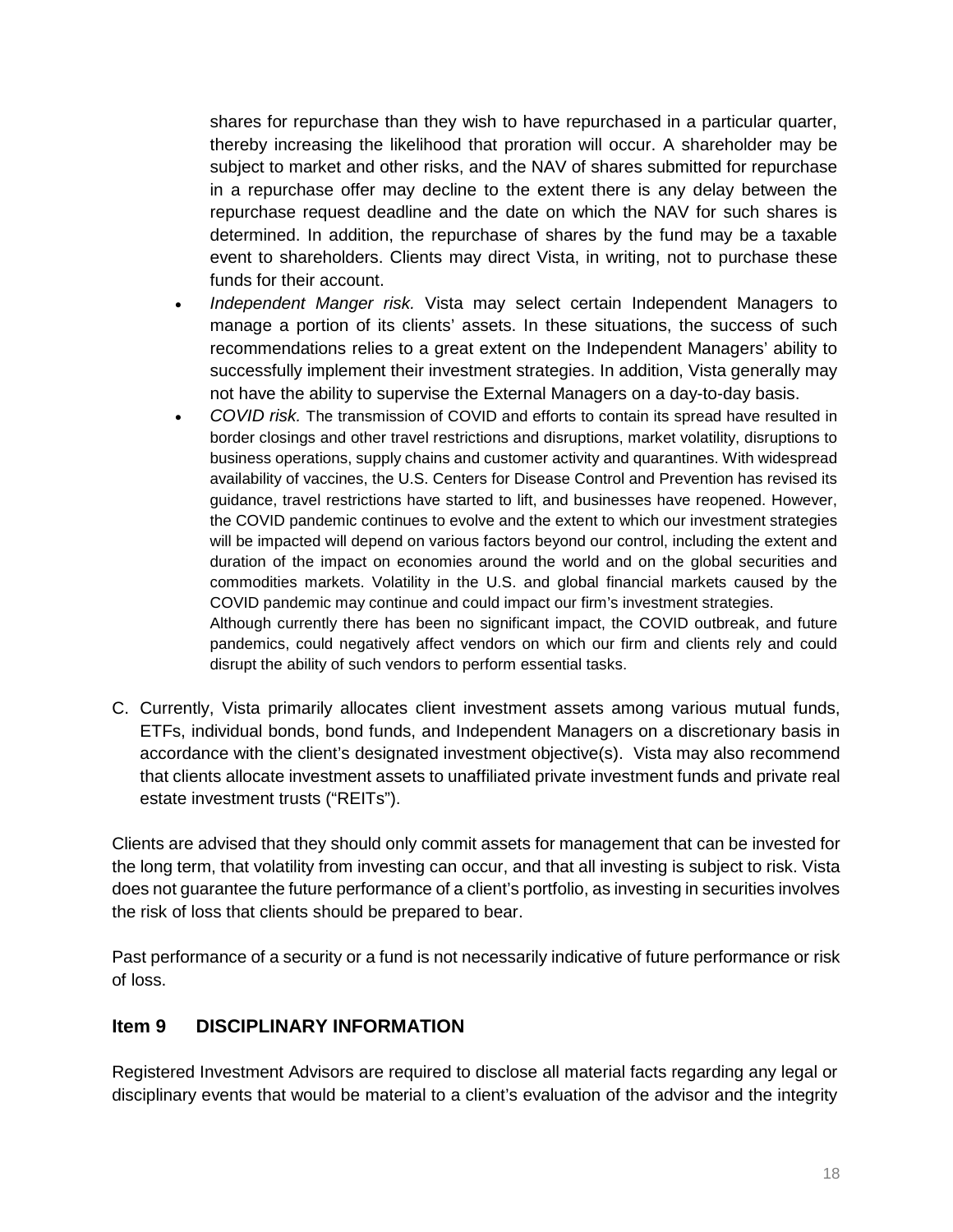of the advisor's management. Vista has no disciplinary history and consequently, is not subject to any disciplinary disclosures.

## <span id="page-18-0"></span>**Item 10 OTHER FINANCIAL INDUSTRY ACTIVITIES AND AFFILIATIONS**

- A. Neither Vista, nor its representatives, are registered or have an application pending to register, as a broker-dealer or a registered representative of a broker-dealer.
- B. Neither Vista, nor its representatives, are registered or have an application pending to register, as a futures commission merchant, commodity pool operator, a commodity trading advisor, or a representative of the foregoing.

#### **Other Affiliations**.

C. Vista Venture Partners LLC ("VVP"), which is a California limited liability company that invests in early stage private companies, is owned by officers of Vista and by two advisory clients. Vista does not recommend investment in VVP to its clients. However, VVP invests in companies in which Vista's clients have invested or have brought to Vista's attention. However, Vista will not recommend these companies to its clients. Vista's Chief Compliance Officer, James M. Knight, remains available to address any questions that a client or prospective client may have regarding the above conflict of interest.

#### FOCUS FINANCIAL PARTNERS, LLC

We do not believe the Focus Partnership presents a material conflict of interest with our clients. Vista has no business relationship with other Focus firms that is material to our advisory business or to our clients, with one exception. As stated earlier in Items 4 and 5 of this Brochure, under certain circumstances we offer our clients the opportunity to invest in pooled investment vehicles managed by SCS. SCS provides these services to such clients pursuant to limited partnership agreement documents and in exchange for a fund-level management fee and performance fee paid by our clients and not by us. SCS, like Vista, is an indirect wholly owned subsidiary of Focus LLC and is therefore under common control with Vista. The allocation of our clients' assets to SCS's pooled investment vehicles, rather than to an unaffiliated investment manager, increases SCS's compensation and the revenue to Focus LLC relative to a situation in which our clients are excluded from SCS's pooled investment vehicles. As a consequence, Focus LLC has a financial incentive to cause Vista to recommend that our clients invest in SCS's pooled investment vehicles, which creates a conflict of interest with those Vista clients who invest in SCS's pooled investment vehicles. More information about Focus LLC can be found at [www.focusfinancialpartners.com.](http://www.focusfinancialpartners.com/)

We believe this conflict is mitigated because of the following factors: (1) this arrangement is based on our judgment that investing a portion of Vista clients' assets in SCS's investment vehicles is in the best interests of the affected clients; (2) SCS and its investment vehicles have met the due diligence and performance standards that we apply to outside, unaffiliated investment managers; (3) subject to redemption restrictions, we are willing and able to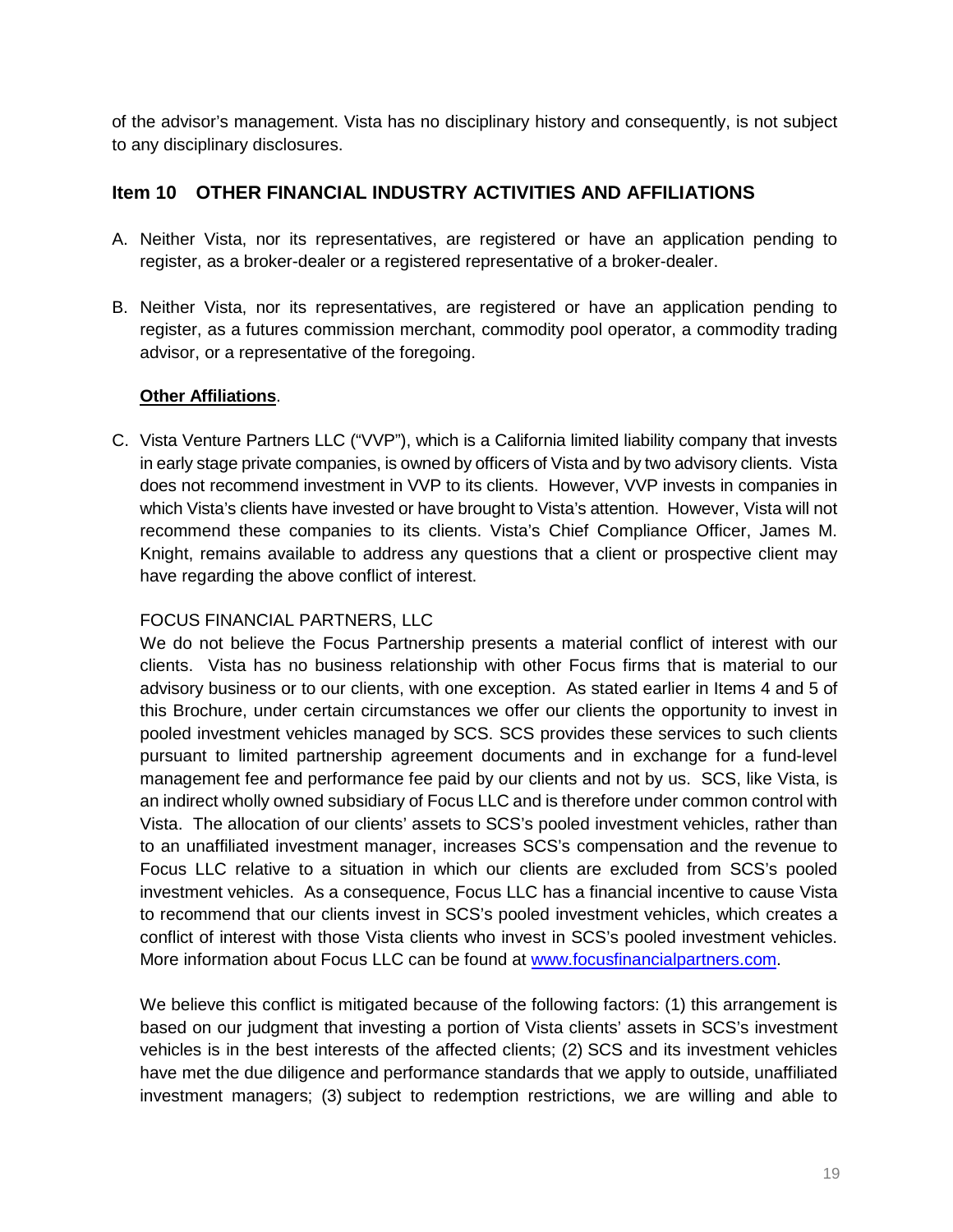reallocate Vista client assets to other unaffiliated investment vehicles, in part or in whole, if SCS's services become unsatisfactory in our judgment and at our sole discretion; and (4) we have fully and fairly disclosed the material facts regarding this relationship to you, including in this Brochure, and Vista clients who invest in SCS's pooled investment vehicles have given their informed consent to those investments.

#### Focus Treasury & Credit Solutions

We offer clients the option of obtaining certain financial solutions from unaffiliated third-party financial institutions with the assistance of our affiliate, Focus Treasury & Credit Solutions ("FTCS"), a wholly owned subsidiary of our parent company, Focus Financial Partners, LLC. These third-party financial institutions are banks and non-banks (the "Network Institutions") that offer credit and cash management solutions to our clients. Certain other unaffiliated thirdparties provide administrative and settlement services to facilitate FTCS's cash management solutions. FTCS acts as an intermediary to facilitate our clients' access to these credit and cash management solutions.

Neither we nor FTCS receives any compensation from the Network Institutions or any other third parties for providing credit or cash management solutions to our clients. For services provided by FTCS to clients of other Focus firms, FTCS receives a portion of the revenue earned by the Network Institutions, and such compensation to FTCS is also revenue for our common parent company, Focus Financial Partners, LLC. However, this compensation to FTCS does not come from credit or cash management solutions provided to any of our clients. The volume generated by our clients' transactions does benefit FTCS and Focus in attracting, retaining, and negotiating with Network Institutions. We mitigate this conflict by: (1) fully and fairly disclosing the material facts concerning the above arrangements to our clients, including in this Brochure; and (2) offering FTCS solutions to clients on a strictly nondiscretionary and fully disclosed basis, and not as part of any discretionary investment services. Additionally, we note that clients who use FTCS's services will receive product-specific disclosure from the Network Institutions and other unaffiliated third-party intermediaries that provide services to our clients.

We have an additional conflict of interest when we recommend FTCS to provide credit solutions to our clients because our interest in continuing to receive investment advisory fees from client accounts gives us a financial incentive to recommend that clients borrow money rather than liquidating some or all of the assets we manage.

#### Credit Solutions from FTCS

For FTCS credit solutions, the interest rate of the loan is ultimately dictated by the lender, although in some circumstances FTCS may have the ability to influence the lender to lower the interest rate of the loan within certain parameters. The final rate may be higher or lower than the prevailing market rate. We can offer no assurances that the rates offered to you by the lender are the lowest possible rates available in the marketplace.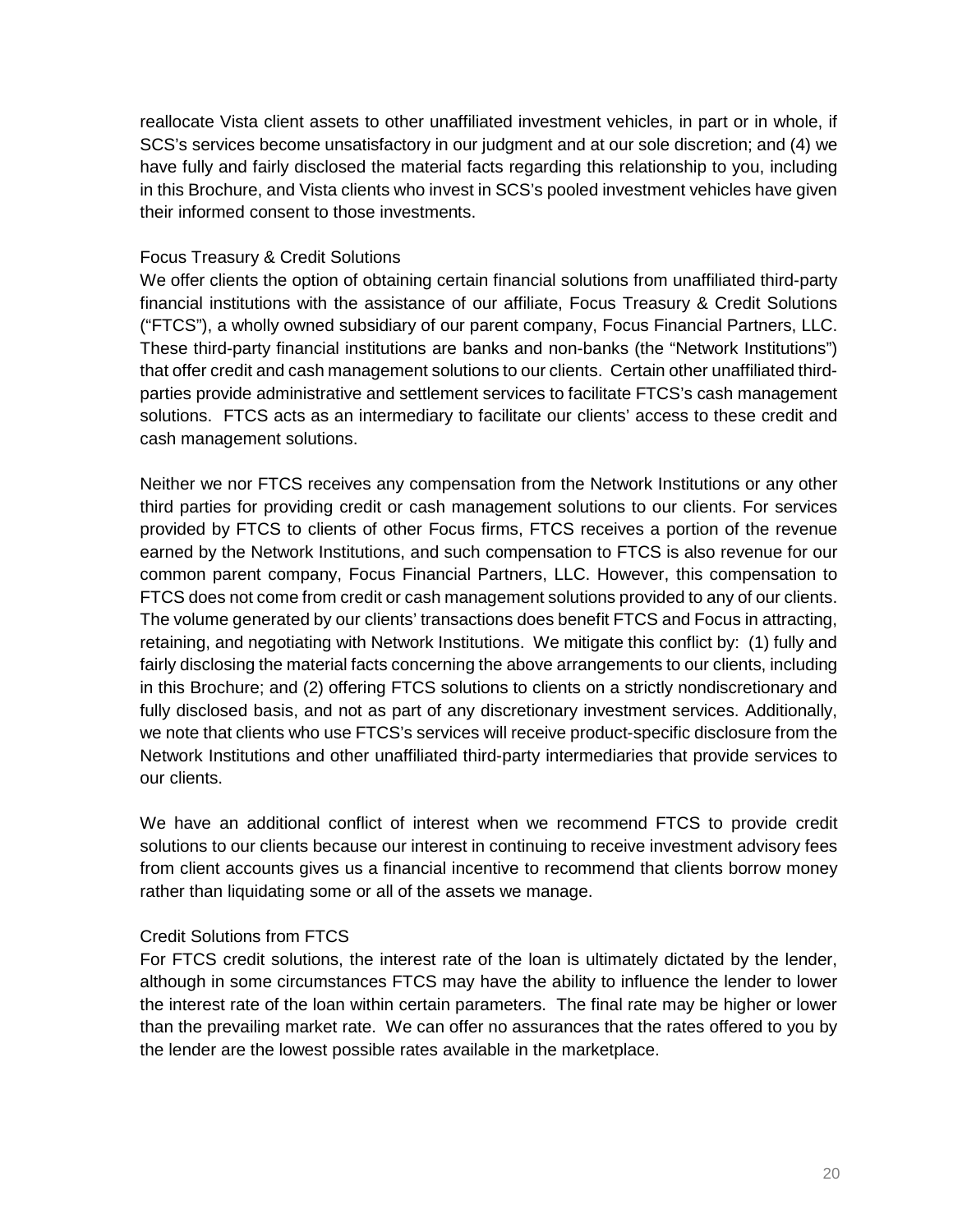Clients retain the right to pledge assets in accounts generally, subject to any restrictions imposed by clients' custodians. While the FTCS program facilitates secured loans through Network Institutions, clients are free instead to work directly with institutions outside the FTCS program. Because of the limited number of participating Network Institutions, clients may be limited in their ability to obtain as favorable loan terms as if the client were to work directly with other banks to negotiate loan terms or obtain other financial arrangements.

Clients should also understand that pledging assets in an account to secure a loan involves additional risk and restrictions. A Network Institution has the authority to liquidate all or part of the pledged securities at any time, without prior notice to clients and without their consent, to maintain required collateral levels. The Network Institution also has the right to call client loans and require repayment within a short period of time; if the client cannot repay the loan within the specified time period, the Network Institution will have the right to force the sale of pledged assets to repay those loans. Selling assets to maintain collateral levels or calling loans may result in asset sales and realized losses in a declining market, leading to the permanent loss of capital. These sales also may have adverse tax consequences. Interest payments and any other loan-related fees are borne by clients and are in addition to the advisory fees that clients pay us for managing assets, including assets that are pledged as collateral. The returns on pledged assets may be less than the account fees and interest paid by the account. Clients should consider carefully and skeptically any recommendation to pursue a more aggressive investment strategy in order to support the cost of borrowing, particularly the risks and costs of any such strategy. More generally, before borrowing funds, a client should carefully review the loan agreement, loan application, and other forms and determine that the loan is consistent with the client's long-term financial goals and presents risks consistent with the client's financial circumstances and risk tolerance.

#### Cash Management Solutions from FTCS

For FTCS cash management solutions, as stated above, certain third-party intermediaries provide administrative and settlement services in connection with the program. Those intermediaries each charge a fixed basis point fee on total deposits in the program. Before any interest is paid into client accounts, the Network Institutions and certain unaffiliated thirdparty service providers take their fees out, and the net interest is then credited to the clients' accounts. Engaging FTCS, the Network Institutions, and these other intermediaries to provide cash management solutions does not alter the manner in which we treat cash for billing purposes.

Clients should understand that in rare circumstances, depending on interest rates and other economic and market factors, the yields on cash management solutions could be lower than the aggregate fees and expenses charged by the Network Institutions, the intermediaries referenced above, and us. Consequently, in these rare circumstances, a client could experience a negative overall investment return with respect to those cash investments. Nonetheless, it might still be reasonable for a client to participate in the FTCS cash management program if the client prefers to hold cash at the Network Institutions rather than at other financial institutions (e.g., to take advantage of FDIC insurance).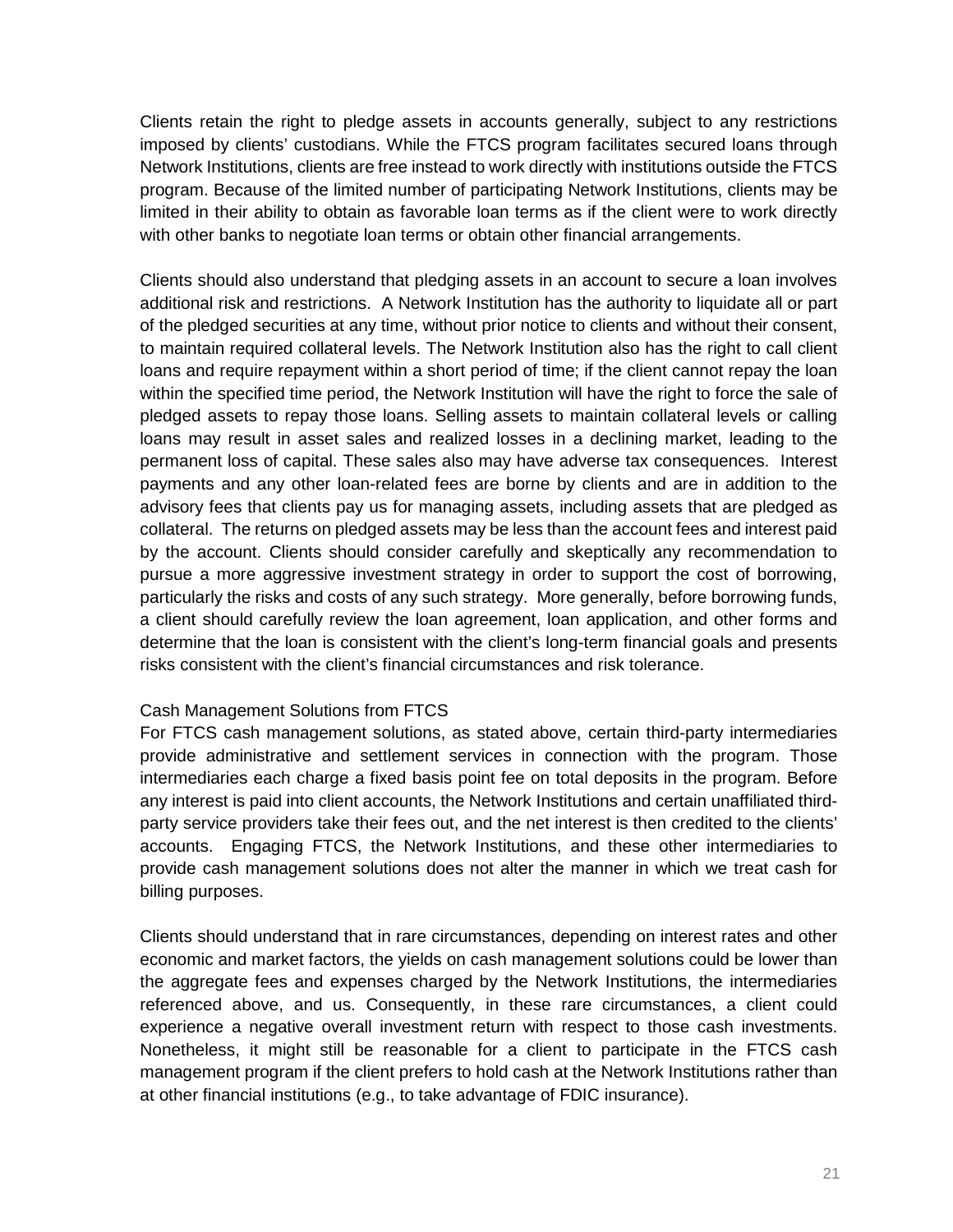D. Vista does not receive, directly or indirectly, compensation from investment advisors that it recommends or selects for its clients.

# <span id="page-21-0"></span>**Item 11 CODE OF ETHICS, PARTICIPATION OR INTEREST IN CLIENT TRANSACTIONS AND PERSONAL TRADING**

A. Vista has a Code of Ethics (the "Code") which requires Vista's employees ("supervised persons") to comply with their legal obligations and fulfill the fiduciary duties owed to the Firm's clients. Among other things, the Code of Ethics sets forth policies and procedures related to conflicts of interest, outside business activities, gifts and entertainment, compliance with insider trading laws and policies and procedures governing personal securities trading by supervised persons.

Personal securities transactions of supervised persons present potential conflicts of interest with the price obtained in client securities transactions or the investment opportunity available to clients. The Code addresses these potential conflicts by prohibiting securities trades that would breach a fiduciary duty to a client and requiring, with certain exceptions, supervised persons to report their personal securities holdings and transactions to Vista for review by the Firm's Chief Compliance Officer. The Code also requires supervised persons to obtain preapproval of certain investments, including initial public offerings and limited offerings.

In accordance with Section 204A of the Investment Advisers Act of 1940 (the "Advisers Act"), Vista also maintains and enforces written policies reasonably designed to prevent the misuse of material non-public information by Vista or any person associated with Vista. A copy of Vista's Code of Ethics will be provided to clients upon request by contacting our Chief Compliance Officer.

- B. Neither Vista nor any related person of Vista recommends, buys, or sells for client accounts, securities in which Vista or any related person of Vista has a material financial interest.
- C. Vista and/or representatives of Vista may buy or sell securities that are also recommended to clients. This situation creates conflicts of interest, because if Vista did not maintain policies and procedures that are designed to mitigate these conflicts of interest, Vista or its employees could potentially benefit from (i) clients buying securities that Vista or employees then sell because client purchases may increase the value of a security Vista or the employee owns and then sells, or (ii) clients selling securities that Vista or the related person then buys, because client sales may reduce the market price of a security Vista or the employee then buys. Vista has a personal securities transaction policy in place to monitor the personal securities transaction and securities holdings of each of Vista's Access Persons.

Vista's personal securities transaction policy requires that an Access Person of Vista must provide the Chief Compliance Officer or his/her designee with a written report of their current securities holdings within ten (10) days after becoming an Access Person. Additionally, each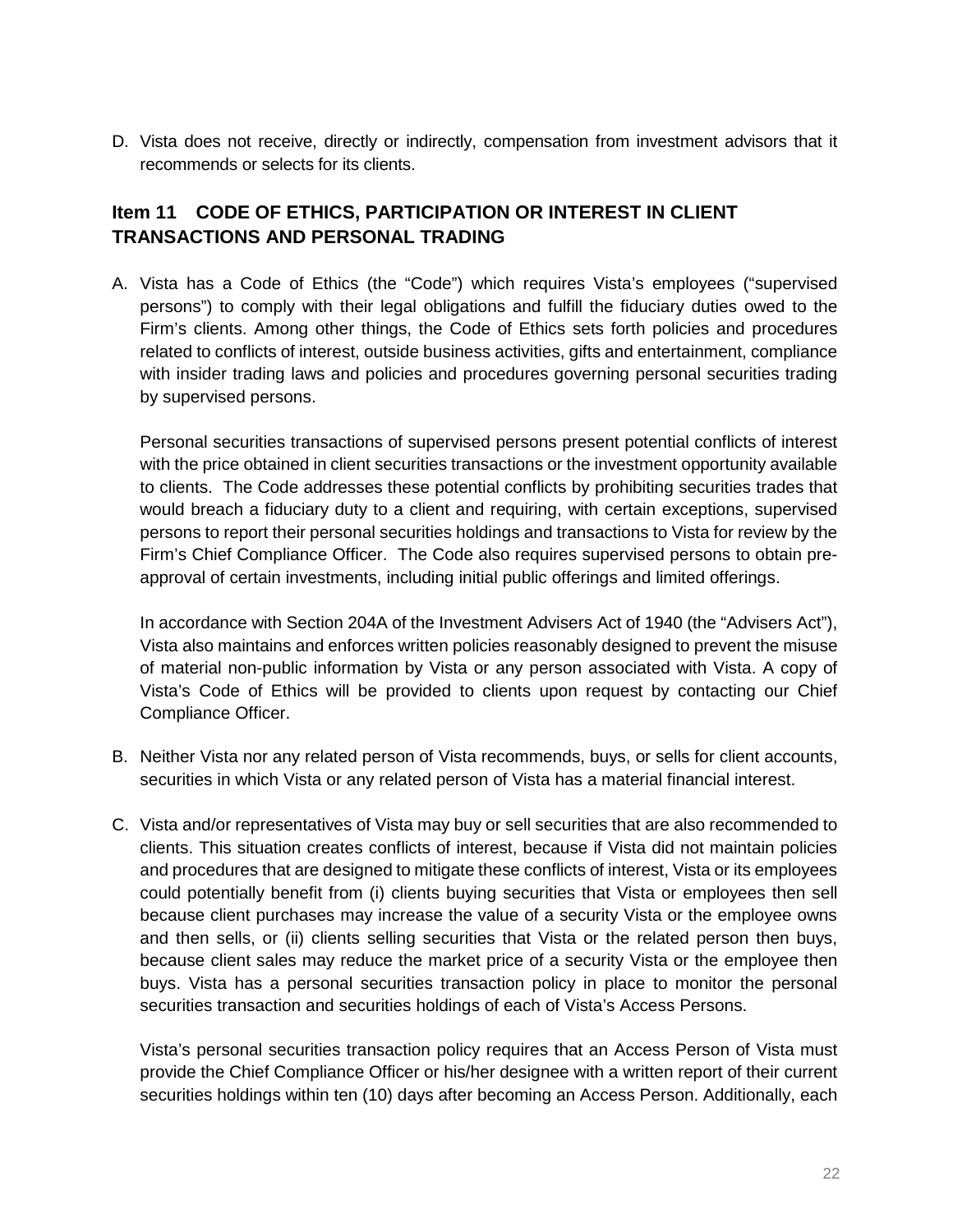Access Person must provide the Chief Compliance Officer or his/her designee with a written report of the Access Person's current securities holdings at least once each twelve (12) month period thereafter on a date Vista selects.

D. As described in Item 11.C, Vista employees may buy or sell securities, at or around the same time as those securities are recommended to clients. Trades by Vista employees are not generally required to be aggregated with client transactions as discussed in Item 12.B. However, Vista maintains policies discussed in Item 11.C that are designed to review and monitor employee trading in an effort to mitigate these conflicts of interests.

## <span id="page-22-0"></span>**Item 12 BROKERAGE PRACTICES**

A. In the event that the client requests that Vista recommend a broker-dealer/custodian for execution and/or custodial services (exclusive of those clients that may direct Vista to use a specific broker-dealer/custodian), Vista generally recommends that investment management accounts be maintained at Schwab or Fidelity. Before engaging Vista to provide investment management services, the client will be required to enter into a formal Investment Advisory Agreement with Vista setting forth the terms and conditions under which Vista will manage the client's assets, and a separate custodial/clearing agreement with Schwab or Fidelity.

Factors that Vista considers in recommending Schwab, Fidelity, or any other broker-dealer include Vista's historical relationship with the broker-dealer, financial strength, reputation, execution capabilities, pricing, research, and service. Although the commissions and/or transaction fees paid by Vista's clients comply with Vista's duty to seek to best execution, a client may pay a commission that is higher than another qualified broker-dealer might charge to effect the same transaction where Vista determines, in good faith, that the commission/transaction fee is reasonable. In seeking best execution, the determinative factor is not the lowest possible cost, but whether the transaction represents the best qualitative execution, taking into consideration the full range of a broker-dealer's services, including the value of research provided, execution capability, commission rates, and responsiveness. Accordingly, although Vista will seek competitive rates, it may not necessarily obtain the lowest possible commission rates for client account transactions. The brokerage commissions or transaction fees charged by the designated broker-dealer/custodian are exclusive of, and in addition to, Vista's investment management fee. Vista's best execution responsibility is qualified if securities that it purchases for client accounts are mutual funds that trade at net asset value as determined at the daily market close. The transactions fees charged by Schwab, Fidelity, or any other broker-dealer could be more than other brokerdealers/custodians charge for similar accounts and transactions.

## 1. Non-Soft Dollar Research and Additional Benefits

Although not a material consideration when determining whether to recommend that a client utilize the services of a particular broker-dealer/custodian, Vista can receive from Schwab, Fidelity (or another broker-dealer/custodian, unaffiliated investment platform, unaffiliated investment manager, vendor, and/or mutual fund sponsor) without cost (and/or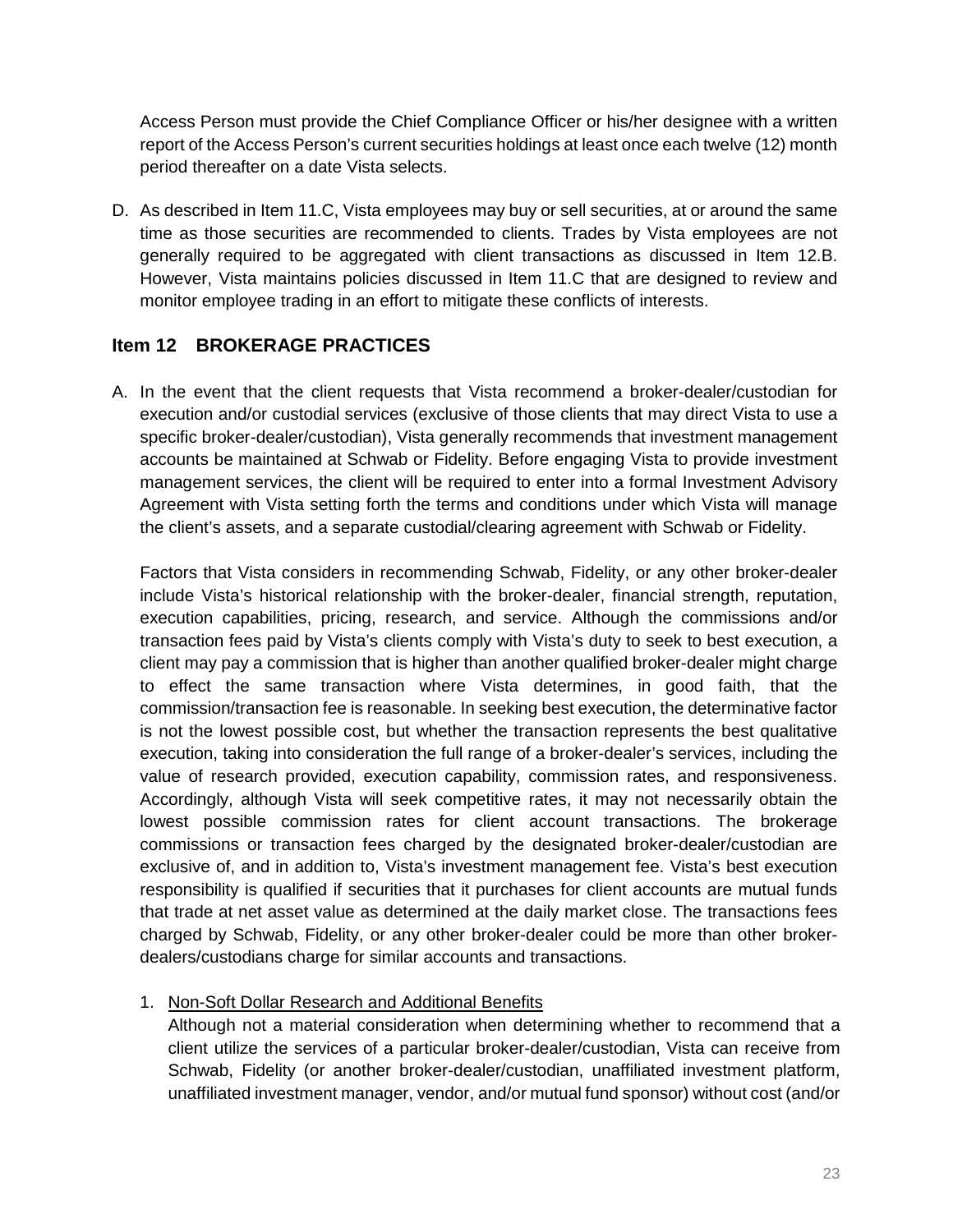at a discount) support services and/or products, certain of which assist Vista to better monitor and service client accounts maintained at these institutions. Included within the support services that can be obtained by Vista may be investment-related research, pricing information and market data, software and other technology that provide access to client account data, compliance and/or practice management-related publications, discounted or gratis consulting services, discounted and/or gratis attendance at conferences, meetings, and other educational and/or social events, marketing support, payment and/or reimbursement for services provided by third-party consultants/vendors, computer hardware and/or software and/or other products used by Vista in furtherance of its investment advisory business operations.

As indicated above, certain of the support services and/or products that are received assist Vista in managing and administering client accounts. Others assist Vista to manage and further develop its business enterprise.

Vista's clients do not pay more for investment transactions effected and/or assets maintained at Schwab, Fidelity, or any other broker-dealer as a result of this arrangement. There is no corresponding commitment made by Vista to Schwab, Fidelity, or any other entity to invest any specific amount or percentage of client assets in any specific mutual funds, securities or other investment products as a result of the above arrangement.

#### 2. Schwab Advisor Network®

Vista is a participant in the Schwab Advisor Network® (the "Service") which is designed to help investors find an independent investment advisor through Schwab. Vista receives client referrals from Schwab through its participation in the Service, for which Vista pays Schwab referral fees. Vista's participation in the Service may raise potential conflicts of interest described below. Schwab does not supervise Vista through the Service and has no responsibility for Vista's management of clients' portfolios or its other advice or services.

Vista pays Schwab a referral fee, called a "Participation Fee", on all referred clients' accounts that are maintained in custody at Schwab. It also may pay a Non-Schwab Custody Fee on all referred client accounts that are maintained at, or transferred to, another custodian. The Participation Fee paid by Vista is a percentage of the fees the referred client owes to Vista or a percentage of the value of the assets in the referred client's account, subject to a minimum Participation Fee. Vista pays Schwab the Participation Fee for so long as the referred client's account remains in custody at Schwab. The Participation Fee is billed to Vista quarterly and may be increased, decreased or waived by Schwab from time to time. The Participation Fee is paid by Vista and not by the client. Vista has agreed not to charge clients referred through the Service fees or costs greater than the fees or costs Vista charges clients with similar portfolios who were not referred through the Service.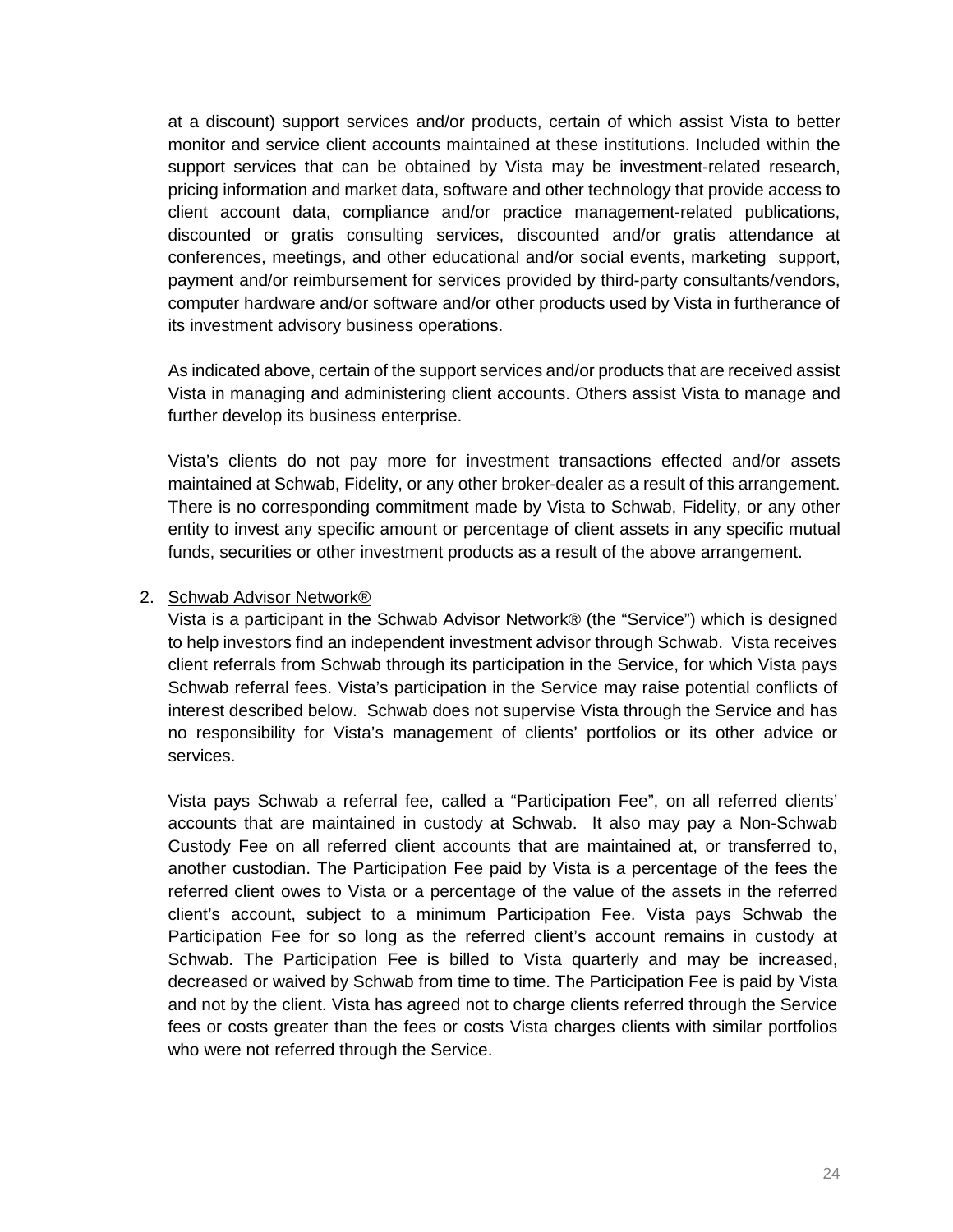Vista pays Schwab the Non-Schwab Custody Fee if custody of a referred client's account is not maintained by, or assets in the account are transferred from Schwab. This Fee does not apply if the client was solely responsible for the decision not to maintain custody at Schwab. The Non-Schwab Custody Fee is a one-time payment equal to a percentage of the assets placed with a custodian other than Schwab. The Non-Schwab Custody Fee is higher than the Participation Fees Advisor generally would pay in a single year. Thus, Vista has an incentive to recommend that client accounts be held in custody at Schwab.

The Participation and Non-Schwab Custody Fees are based on assets in accounts of Vista clients who were referred by Schwab and those referred clients' family members living in the same household. Thus, Vista has incentives to encourage household members of clients referred through the Service to maintain custody of their accounts and execute transactions at Schwab.

- 3. Vista does not generally accept directed brokerage arrangements (when a client requires that account transactions be effected through a specific broker-dealer). In client directed arrangements, the client will negotiate terms and arrangements for their account with that broker-dealer, and Vista will not seek better execution services or prices from other broker-dealers or be able to "batch" the client's transactions for execution through other broker-dealers with orders for other accounts managed by Vista. As a result, client may pay higher commissions or other transaction costs or greater spreads, or receive less favorable net prices, on transactions for the account than would otherwise be the case. In the event that the client directs Vista to effect securities transactions for the client's accounts through a specific broker-dealer, the client acknowledges that this will likely cause the client's account to pay higher commissions or transaction costs than if the client determined to effect account transactions through alternative clearing arrangements that Vista has arranged. Higher transaction costs adversely impact account performance. Transactions for directed accounts will generally be executed following the execution of portfolio transactions for non-directed accounts.
- 4. Vista's goal is to execute trades seamlessly and in the best interest of the client. In the event a trade error occurs, Vista endeavors to identify the error in a timely manner, correct the error so that the client's account is in the position it would have been had the error not occurred, and, after evaluating the error, assess what action(s) might be necessary to prevent a recurrence of similar errors in the future.

Trade errors generally are corrected through the use of a "trade error" account or similar account at Schwab, or another custodian, as applicable. In such accounts, Vista retains the net gains resulting from trade errors to offset any trade error reimbursements that it must provide to clients. In the event an error is made in the client account custodied elsewhere, Vista works directly with the broker in question to take corrective action. In all cases, Vista will take the appropriate measures to return the client's account to its intended position.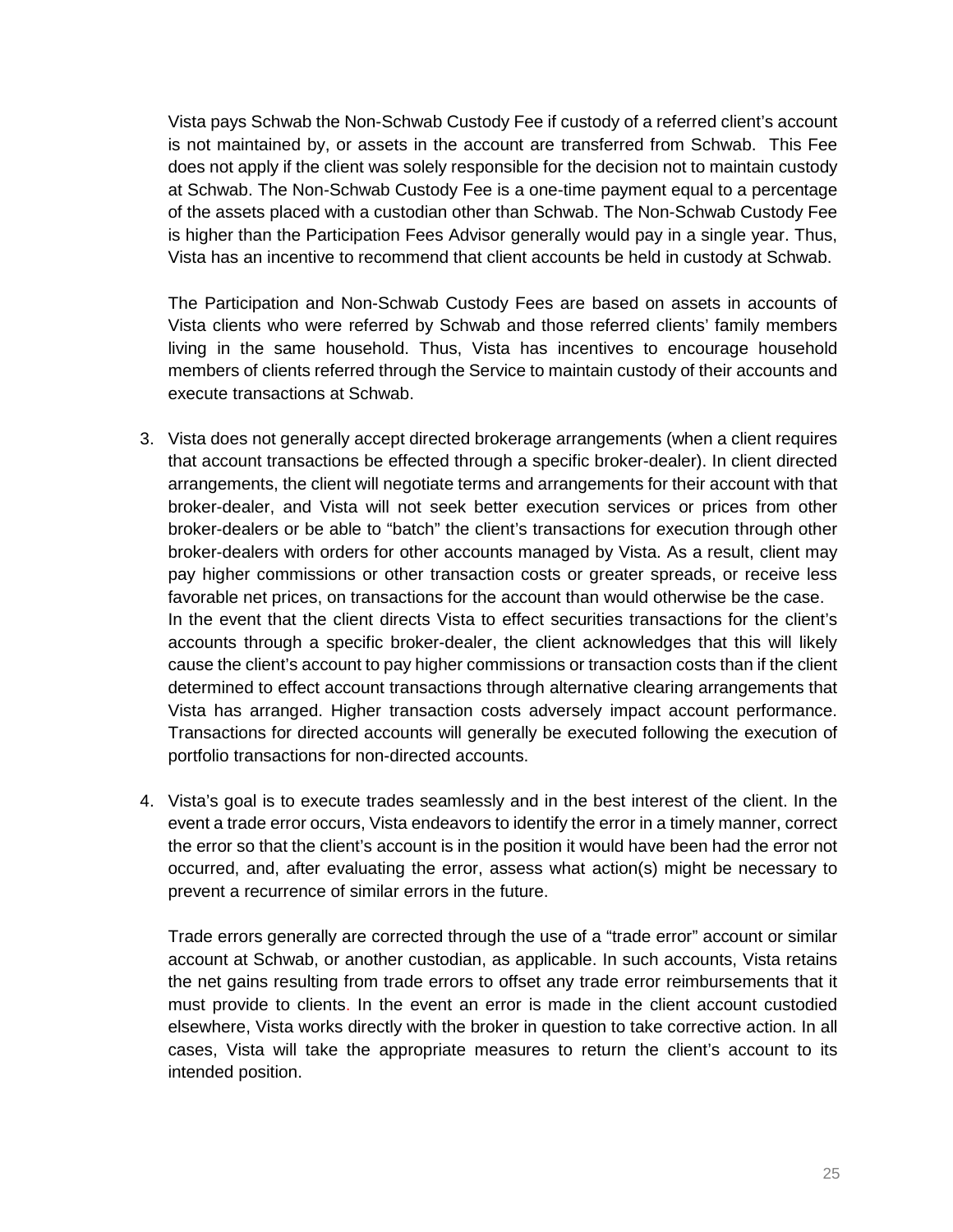B. Transactions for each client account will generally be effected independently, unless Vista decides to purchase or sell the same securities for several clients at approximately the same time. Vista may (but is not obligated to) combine or "bunch" orders to obtain best execution, to negotiate more favorable commission rates or to allocate equitably among Vista's clients differences in prices and commissions or other transaction costs that might have been obtained had orders been placed independently. To the extent that the Firm determines to aggregate client orders for the purchase or sale of securities, including securities in which the Firm's supervised persons may invest, the Firm will generally do so in a fair and equitable manner in accordance with applicable rules promulgated under the Advisers Act and guidance provided by the staff of the SEC and consistent with policies and procedures established by the Firm. Under this procedure, transactions will be averaged as to price and will be allocated among clients in proportion to the purchase and sale orders placed for each client account on any given day. Vista does not receive any additional compensation in the event it aggregates client transactions.

## <span id="page-25-0"></span>**Item 13 REVIEW OF ACCOUNTS**

- A. Individual client accounts are supervised on a continuous basis by Vista's advisory staff and reviewed not less than quarterly. Reviews focus on asset allocations, securities positions, cash positions, market prospects and client liquidity needs. Each advisor reviews no more than 200 accounts. Reviewers verify that accounts are managed within the guidelines of the respective client's investment objectives and that appropriate securities are held in each account. Financial plans provided to clients are reviewed and updated when necessary as agreed to by the client and Vista.
- B. More frequent reviews may be triggered by material changes in variables such as the client's individual circumstances, changes in the market or political environment. Vista consults with each client at least annually to review the client's account and update the client's investment objectives as necessary. It is the client's responsibility to notify Vista immediately of any material change in their personal and/or financial situation, which would require immediate review/revision of the client's investment objectives.

Vista has a fiduciary duty to provide services consistent with the client's best interest. As part of its investment advisory services, Vista will review client portfolios on an ongoing basis to determine if any changes are necessary based upon various factors, including, but not limited to, investment performance, fund manager tenure, style drift, account additions/withdrawals, and/or a change in the client's investment objective. Based upon these factors, there may be extended periods of time when Vista determines that changes to a client's portfolio are neither necessary nor prudent. Of course, as indicated below, there can be no assurance that investment decisions made by Vista will be profitable or equal any specific performance level(s).

C. All clients receive monthly statements and confirmations of transactions directly from their respective broker/dealer/custodian. In addition, a client also has ongoing daily electronic access to his/her portfolio via Vista's portal.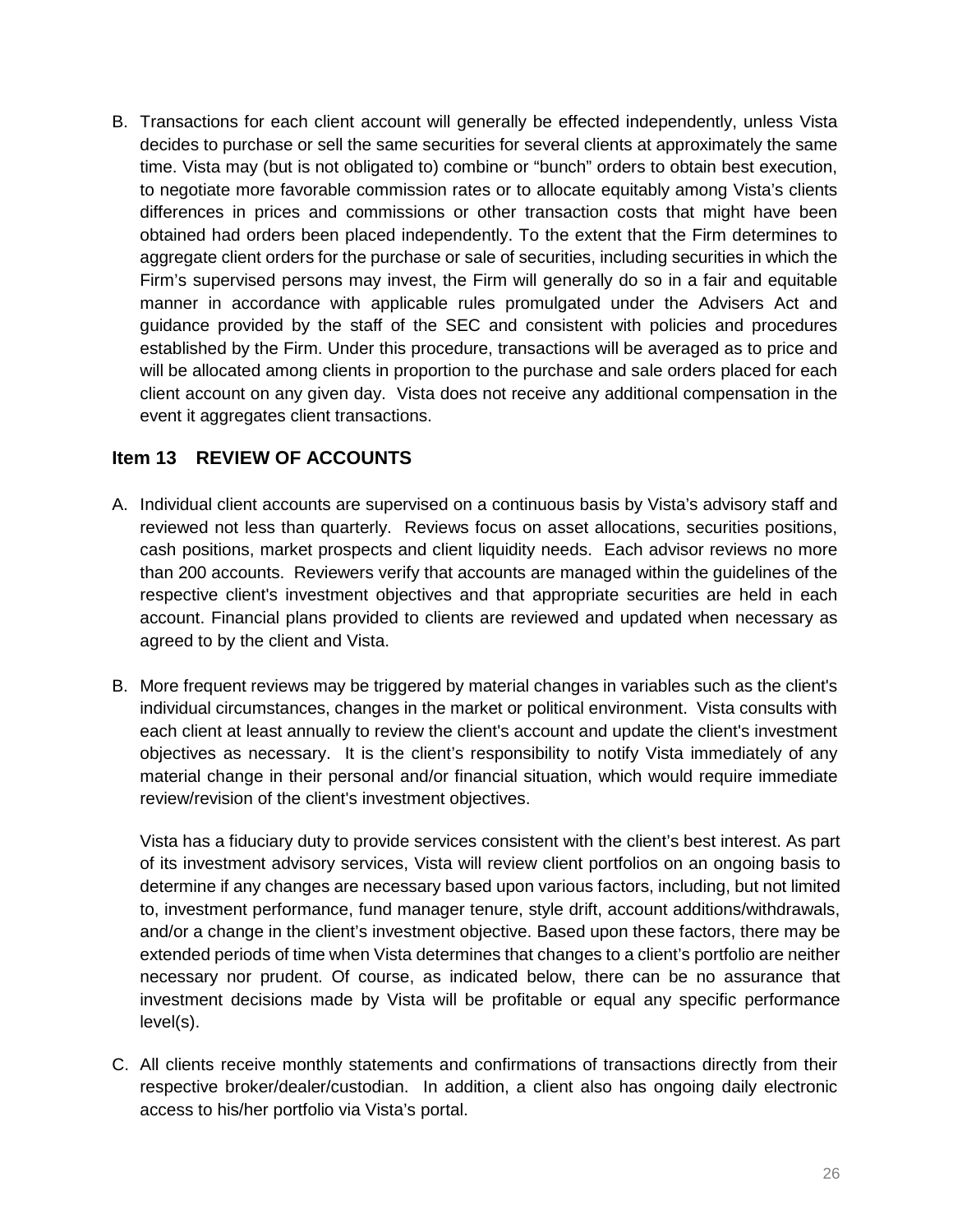## <span id="page-26-0"></span>**Item 14 CLIENT REFERRALS AND OTHER COMPENSATION**

A. As indicated at Item 12 above*,* Vista can receive from Schwab and Fidelity (or others) without cost (and/or at a discount), support services and/or products. Vista's clients do not pay more for investment transactions effected and/or assets maintained at Schwab or Fidelity as result of these arrangements. There is no corresponding commitment made by Vista to Schwab, Fidelity, or to any other entity, to invest any specific amount or percentage of client assets in any specific mutual funds, securities or other investment products as a result of the above arrangements.

Vista's parent company is Focus Financial Partners, LLC ("Focus"). From time to time, Focus holds partnership meetings and other industry and best-practices conferences, which typically include Vista, other Focus firms, and external attendees. These meetings are first and foremost intended to provide training or education to personnel of Focus firms, including Vista. However, the meetings to provide sponsorship opportunities for asset managers, asset custodians, vendors and other third-party service providers. Sponsorship fees allow these companies to advertise their products and services to Focus firms, including Vista. Although the participation of Focus firm personnel in these meetings is not preconditioned on the achievement of a sales target for any conference sponsor, this practice could nonetheless be deemed a conflict as the marketing and education activities conducted, and the access granted, at such meetings and conferences could cause Vista to focus on those conference sponsors in the course of its duties. Focus attempts to mitigate any such conflict by allocating the sponsorship fees only to defraying the cost of the meeting or future meetings and not as revenue for itself or any affiliate, including Vista. Conference sponsorship fees are not dependent on assets placed with any specific provider or revenue generated by such asset placement.

The following entities have provided conference sponsorships to Focus from January 1, 2021 to March 1, 2022: Charles Schwab & Co.

B. Vista has arrangements in place with certain third party solicitors whereby we compensate them for referring clients to us. Referral arrangements inherently give rise to potential conflicts of interest, particularly when the person recommending the advisor receives an economic benefit for doing so. The Advisors Act addresses this conflict of interest by requiring disclosures related to the referral, including a description of the material terms of the compensation arrangement with the solicitor.

Vista participates in an online adviser matching program, Zoe Financial, which seeks to match prospective advisory clients who have expressed an interest in finding an investment adviser with investment advisory firms. The adviser matching program provides the name and contact information of such persons to the advisory firms as potential leads. Zoe Financial is compensated with a percentage of revenue for those users who enter into an advisory relationship with us. No portion of this fee is charged to the client and there is no difference in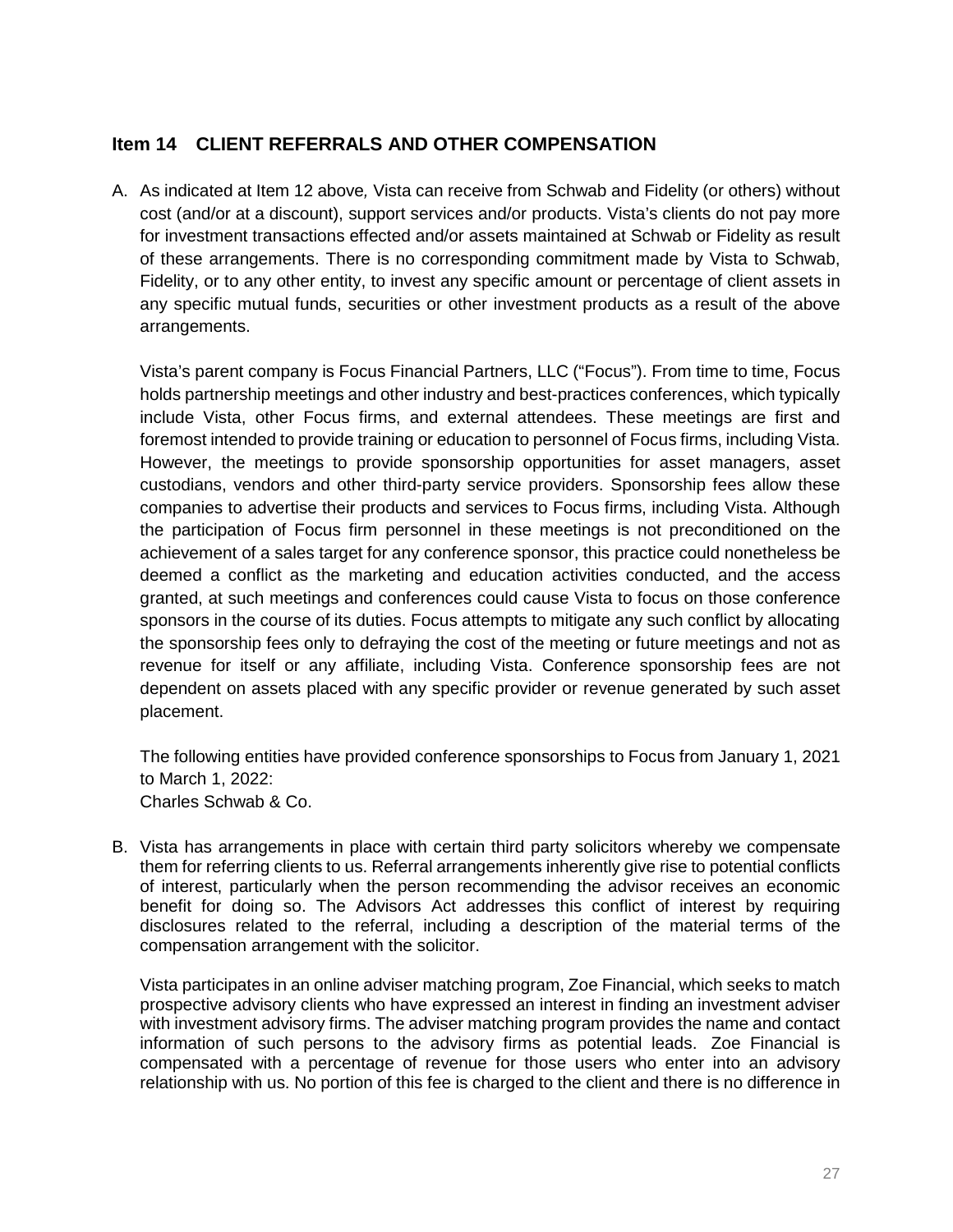the level of advisory fees charged by Vista to referred clients as a result of this referral arrangement.

We pay third-party solicitors a percentage of the advisory fees we receive from referred clients. We require third party solicitors who introduce potential clients to us to provide the potential client, at the time of solicitation, with a copy of the solicitors' disclosure statement which explains that the solicitor will be compensated for the referral and contains the terms and conditions of the solicitation arrangement, including the percentage of advisory fees or other compensation the solicitor is to receive.

# <span id="page-27-0"></span>**Item 15 CUSTODY**

Vista does not maintain physical custody of client funds or securities. Clients are required to set up their investment accounts with a "qualified custodian," namely a broker dealer, bank or trust company. Vista's generally recommends that clients establish their custodial accounts with either Schwab or Fidelity.

Your account custodian has physical custody of your assets, but the SEC deems us to have legal custody over your assets if we are authorized to instruct the custodian to deduct our advisory fees directly from clients' custodial accounts, when our personnel serve as trustee for advisory clients, general partner of a private investment fund, and when we have the authority to instruct the custodian to transfer assets to third parties pursuant to standing letters of authorization ("SLOA"). We report having custody of client assets under Item 9 Part 1 of Form ADV and are required under Rule 206(4)-2 to obtain a custody audit to verify client assets over which we have authority as general partner or trustee, For the remaining assets, the SEC has exempted advisers from the custody audit requirement by rule or no-action relief. Clients will receive account statements directly from the custodian at least quarterly. They will be sent to the email or postal mailing address clients provide to the custodian. Clients should carefully review those statements promptly upon receipt, and to compare them with any reports they receive from us. Clients are encouraged to note that the account custodian does not verify the accuracy of Vista's advisory fee calculation.

## <span id="page-27-1"></span>**Item 16 INVESTMENT DISCRETION**

The client can determine to engage Vista to provide investment advisory services on a discretionary basis. By granting Vista investment discretion, a client authorizes Vista to direct securities transactions and determine which securities are bought and sold, the total amount to be bought and sold, and the costs at which the transactions will be effected. Before Vista assumes discretionary authority over a client's account, the client will be required to execute an Investment Advisory Agreement naming Vista as the client's attorney and agent in fact, granting Vista full authority to buy, sell, or otherwise effect investment transactions involving the assets in the client's name found in the discretionary account.

Clients who engage Vista on a discretionary basis may, at any time, impose restrictions, in writing, on Vista's discretionary authority (i.e. limit the types/amounts of particular securities purchased for their account, exclude the ability to purchase securities with an inverse relationship to the market, limit or proscribe Vista's use of margin, etc.).